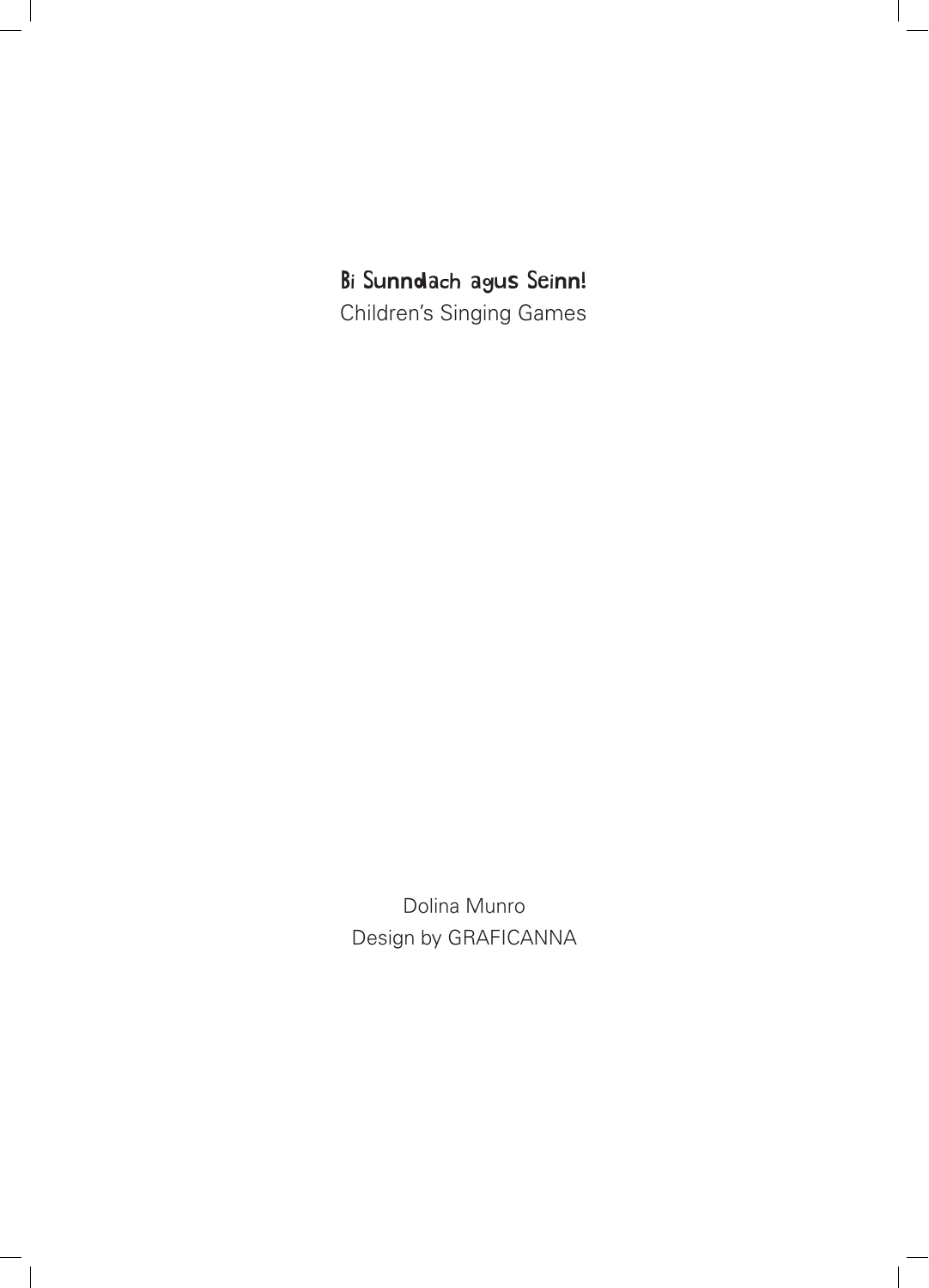An teacsa © Stòrlann/Dolina Munro

Air fhoillseachadh ann an 2014 le: Stòrlann Nàiseanta na Gàidhlig An Tosgan 54 Rathad Shìophoirt Steòrnabhagh Leòdhas HS1 2SD

> www.storlann.co.uk oifis@storlann.co.uk

A' Ghàidhlig © Stòrlann Nàiseanta na Gàidhlig às leth Riaghaltas na h-Alba

Na còraichean uile glèidhte. Chan fhaodar pàirt sam bith den leabhar seo ath-riochdachadh ann an cruth sam bith no ann an dòigh sam bith gun chead ro-làimh ann an sgrìobhadh bho Stòrlann Nàiseanta na Gàidhlig.

Tha Stòrlann Nàiseanta na Gàidhlig a' faighinn taic bho Bhòrd na Gàidhlig.

ISBN: 978-1-907054-63-1



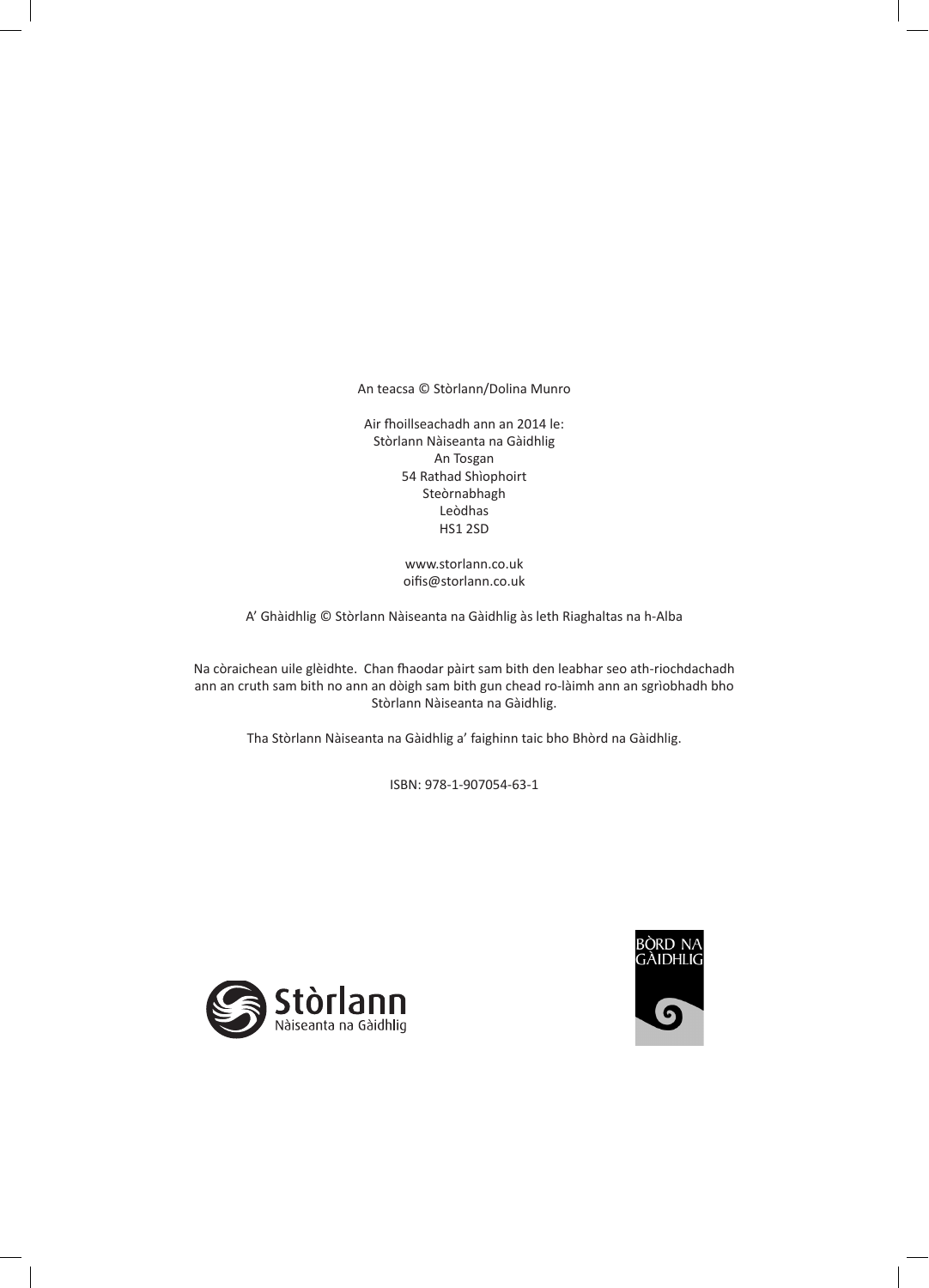## Ro-ràdhINTRODUCTION

This active learning music book contains 34 songs, rhymes and games which are designed to engage and stimulate children of all abilities.

Although many of the songs are new, there are some familiar favourites including 8 traditional songs which have been given a new treatment.

By participating in these fun musical games, children will learn key musicianship skills such as listening, turn taking, keeping the beat, feeling the rhythm and becoming pitch aware. In addition, young Gaelic speakers will find ample opportunity to learn and use vocabulary and phrases within a practical context, with extension activities designed to reinforce the language.

The book aims to deliver many of the outcomes associated with 'The Curriculum for Excellence' through exploration of movement, sound and expression. Please remember that the suggested guidelines are not prescriptive and should be adapted to suit the abilities and needs of your children.

So be active and have fun ... bi sunndach agus seinn!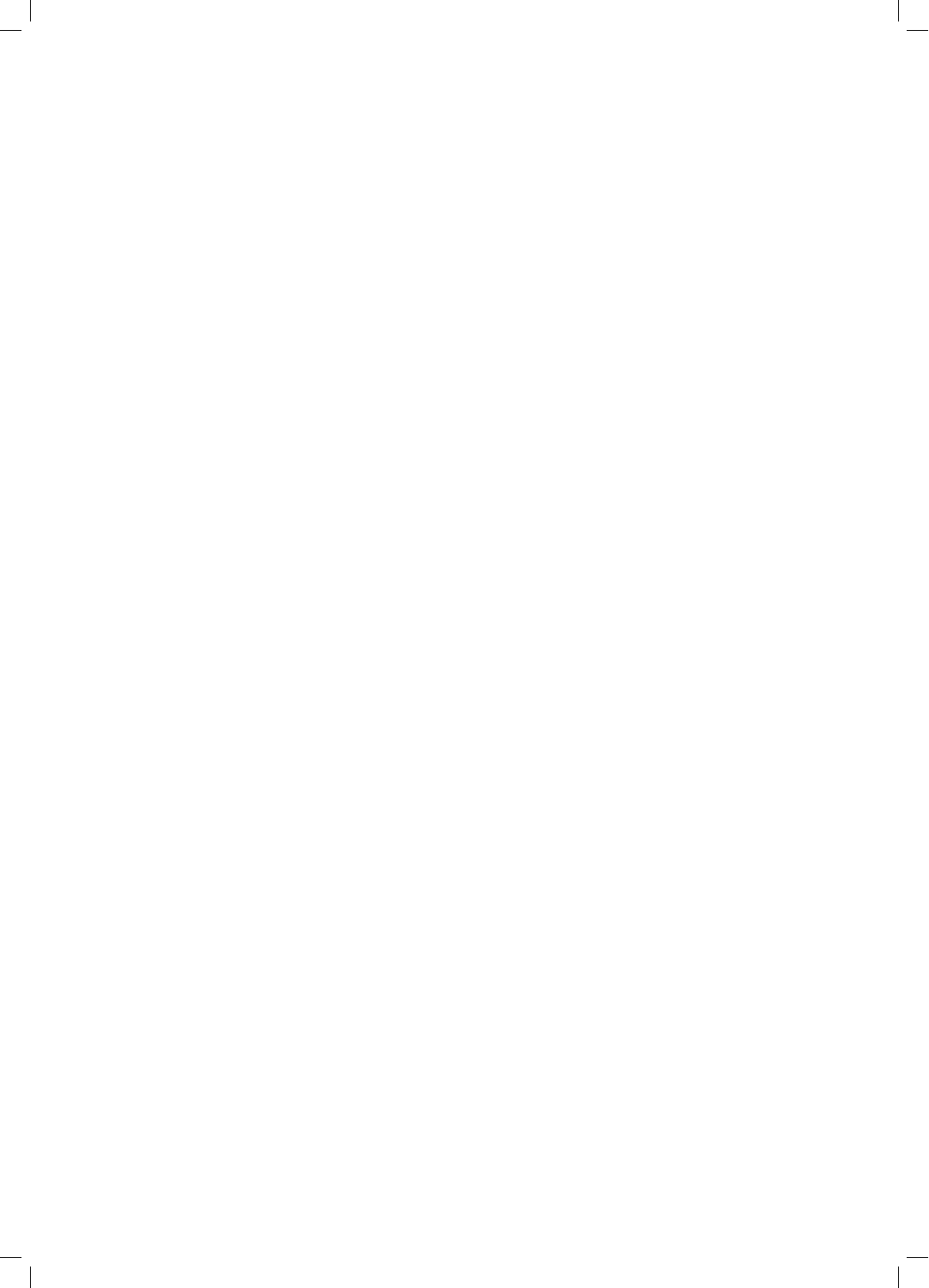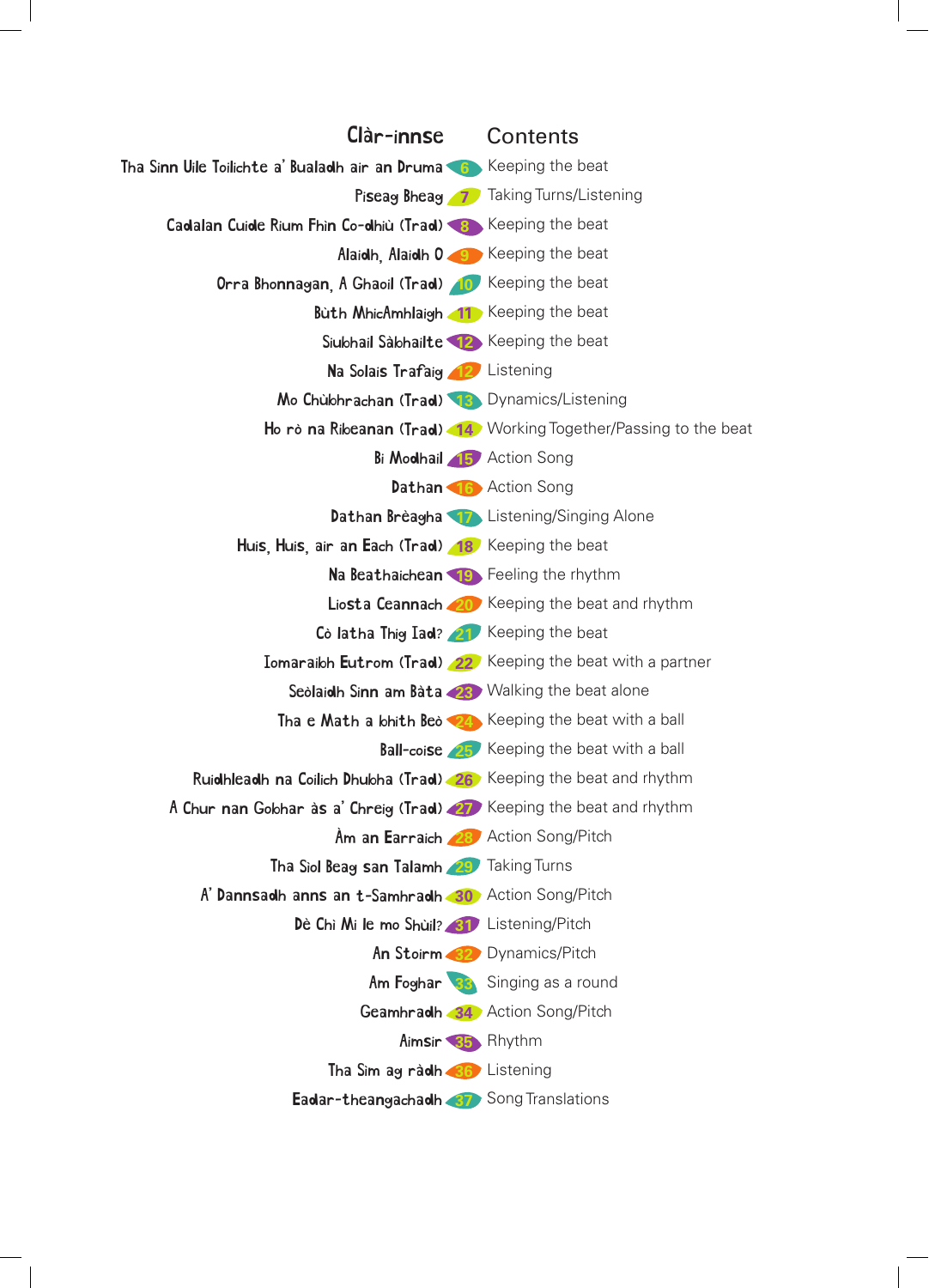

Tha sinn uile toilichte, toilichte, toilichte, Tha sinn uile toilichte a' bualadh air an druma.

Tha sinn uile brònach, brònach, brònach Tha sinn uile brònach a' bualadh air an druma.

Tha sinn uile crosta, crosta, crosta Tha sinn uile crosta a' bualadh air an druma.

Tha sinn uile sgìth a-nis, sgìth a-nis, sgìth a-nis Tha sinn uile sgìth a-nis a' bualadh air an druma.

- Keep the beat in a group with a drum, sticks or your hands. Change your face and voice to suit the emotion.
- Use the song cards and turn over a face then change the words to match the expression.
- Let the children lead individually by choosing their own emotion, beating in time as you sing.

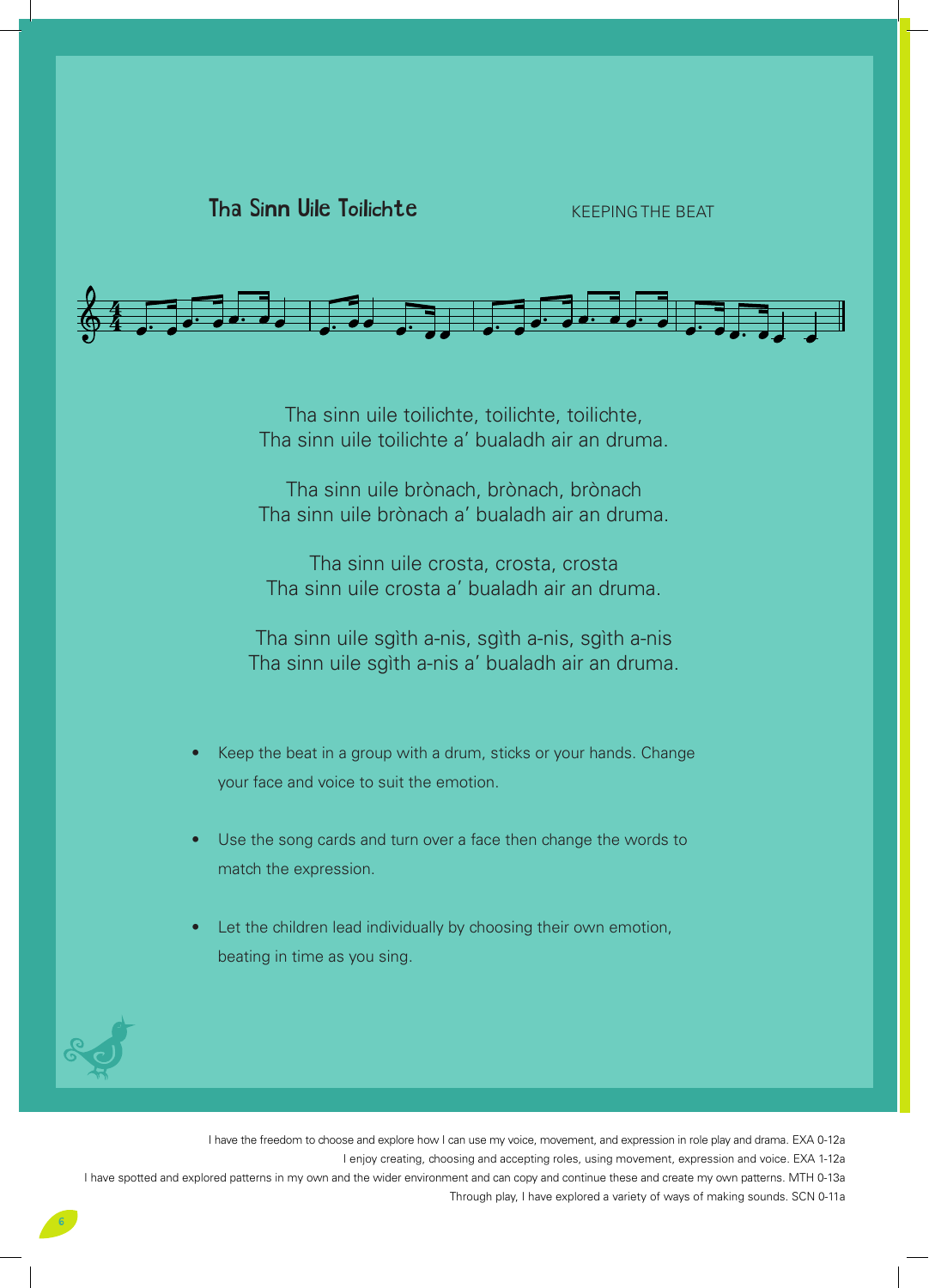

# Piseag Bheag Bheag Bheag<br>Bheag Bheag Bheag Bheag



Piseag bheag, piseag bheag, cò ghoid an dèideag?

- The group should sit in a circle. One child is the Piseag bheag and must sit with their eyes closed and with a tambourine or bells in front of them.
- Choose one child to take the tambourine and hide it behind the back of another child as quietly as they can. The child who has their eyes shut must listen for the sound of the tambourine whilst the other children are singing.
- Once the refrain has been sung a few times the Piseag bheag should open their eyes and guess who has the toy. Continue until everyone has had a turn being the Piseag bheag.

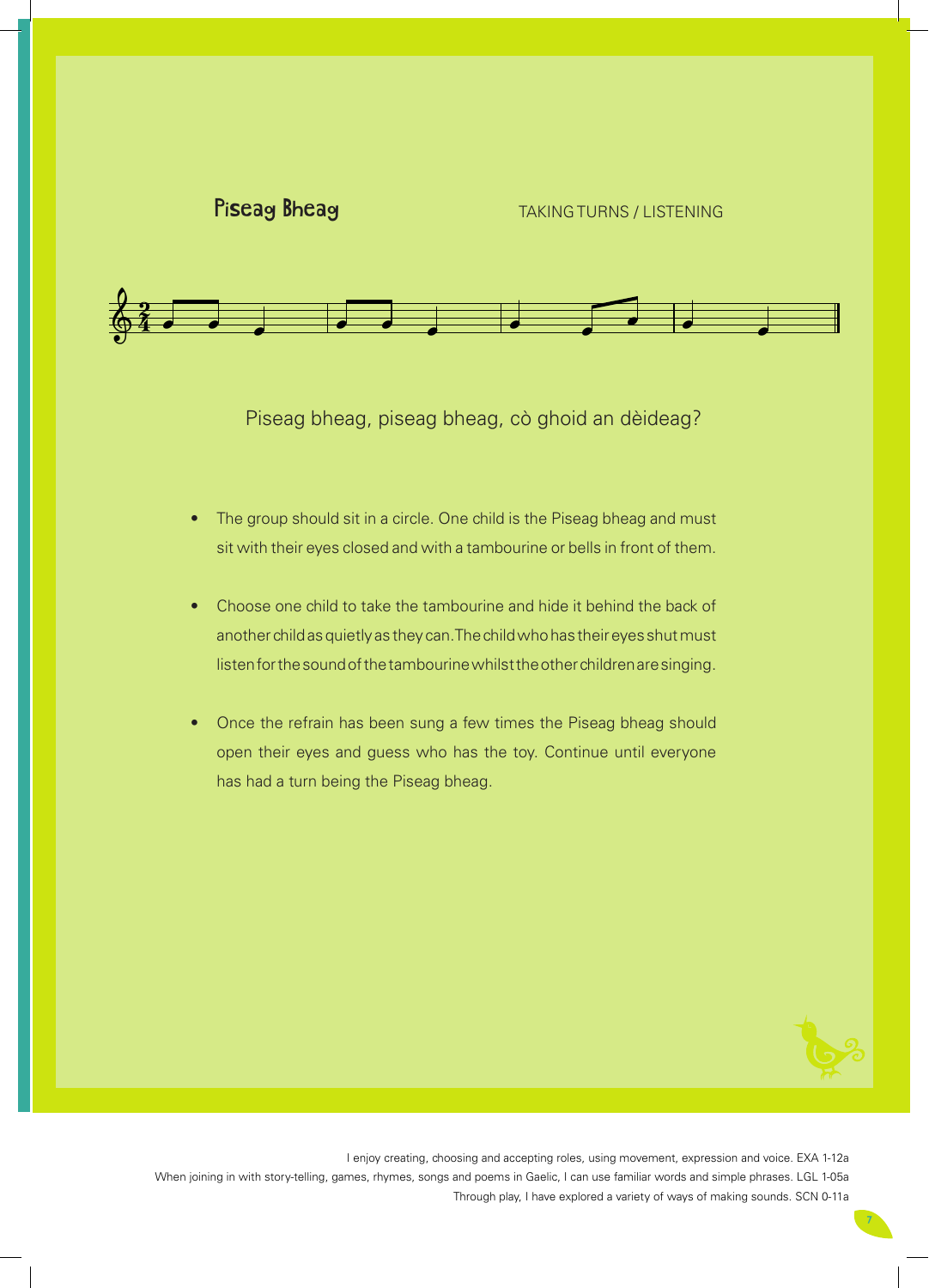

Cadalan cuide rium fhìn co-dhiù Cadalan cuide rium fhìn am pàistean Cadalan cuide rium fhìn co-dhiù 'S tu mo chrodh-laoigh 's m' aighean àlainn

- This short lullaby can be enjoyed by cradling or dandling a child or toy from side to side as you sing.
- In a group place a teddy on a large sheet of lycra and swing it gently to the beat.



 $\sqrt{2}$ 

Voice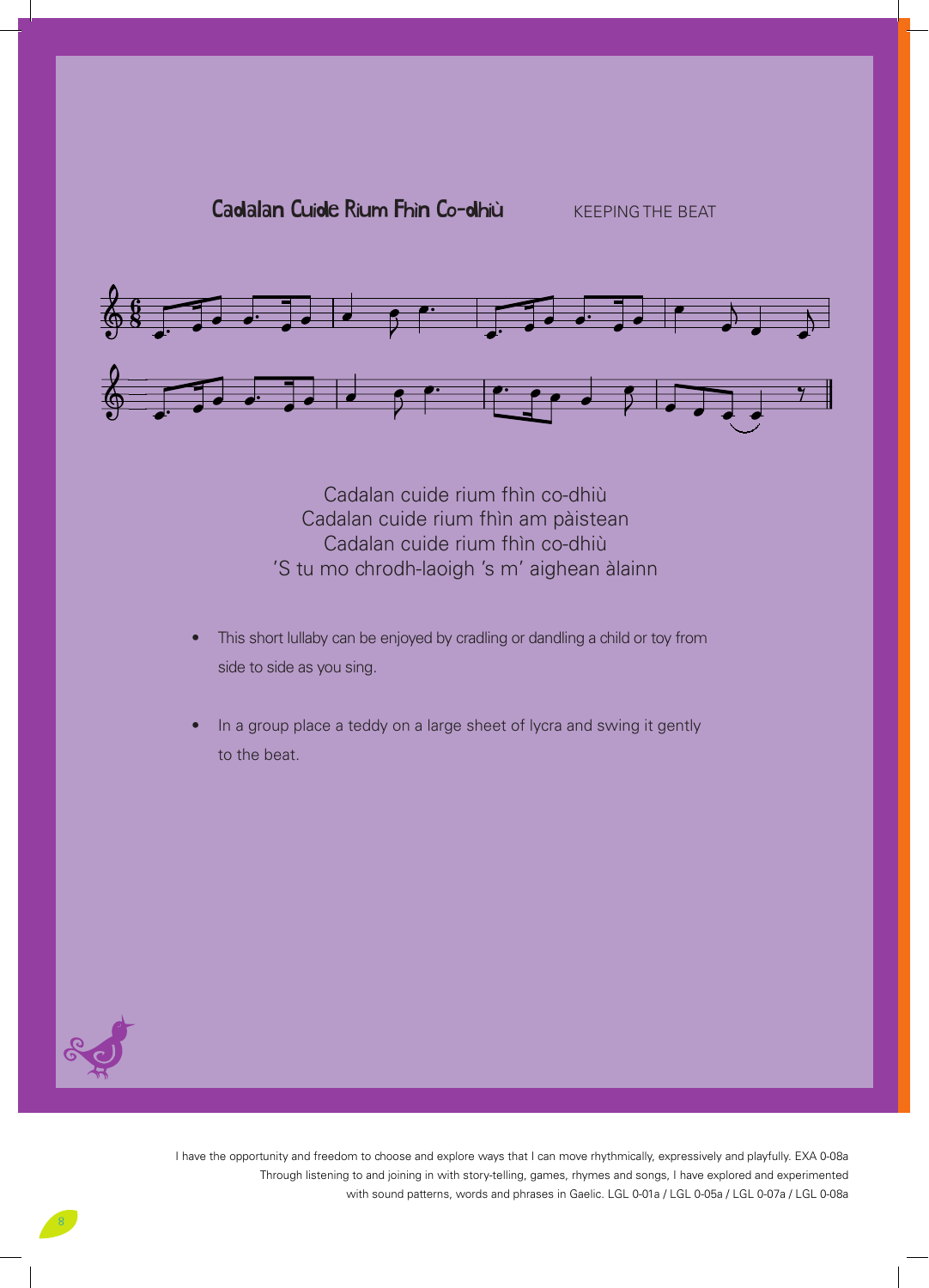Alaidh alaidh o Alaidh, alaidh O KEEPING THE BEAT

Voice



Tha 'm bàta beag a' seòladh air an alaidh, alaidh o, alaidh alaidh o, alaidh alaidh o. Tha 'm bàta beag a' seòladh air an alaidh, alaidh o. He Ho alaidh alaidh o.

Then change 'bàta beag' for the following words:

Tha 'm bàta mòr... Tha 'm bàta luath... Tha 'm bàta socair... Tha 'm bàta faramach...

- Walk round in a circle holding hands or stretching out a sheet of lycra as you sing. Try to walk in time and follow the words of the song.
- For the verse with 'am bàta beag' make a small circle, then spread out into a bigger circle for 'am bàta mòr,' speed up for 'am bàta luath,' following the words for each subsequent verse.

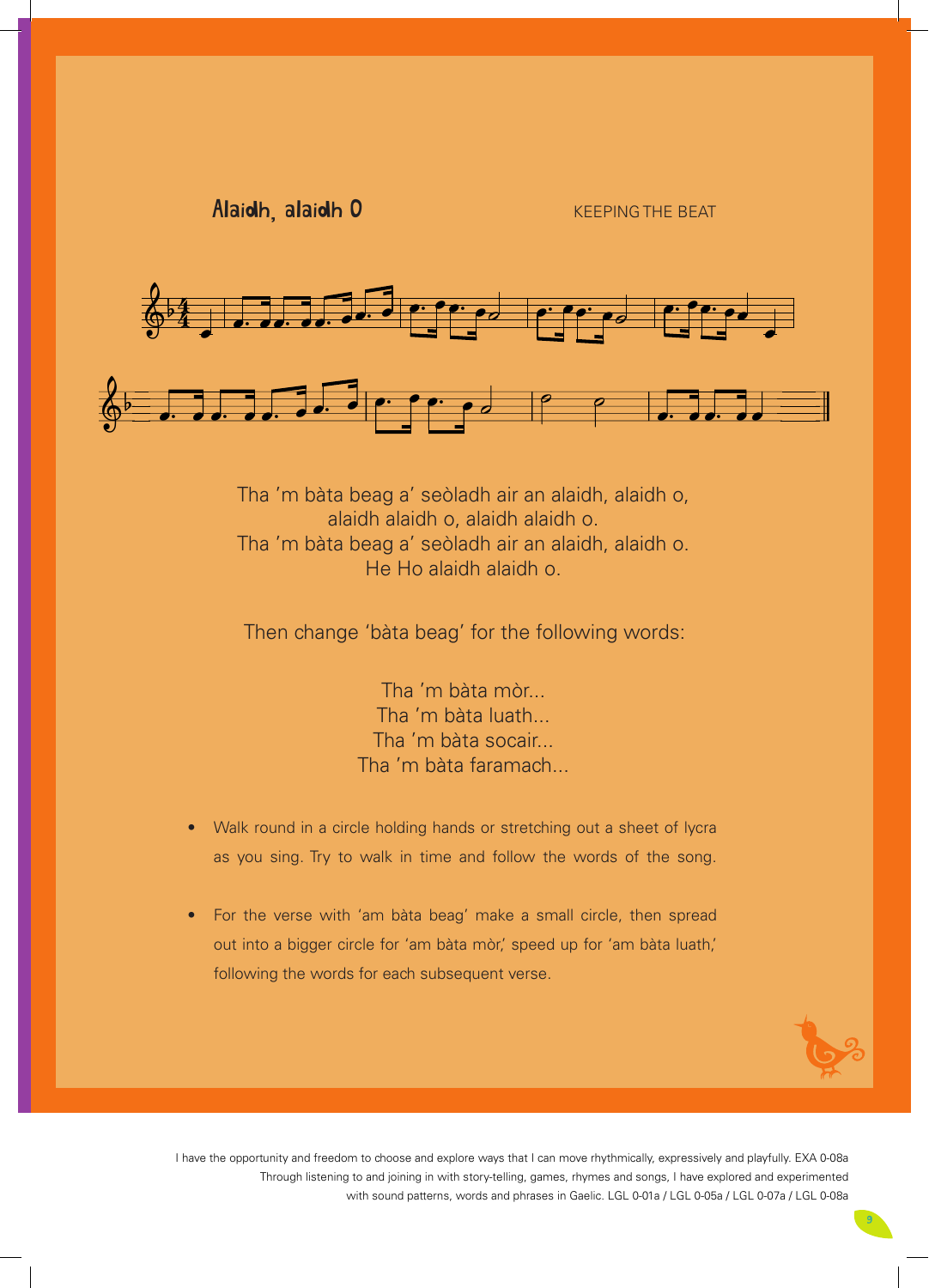



Orra bhonnagan, a ghaoil Orra bhonnagan, a ghràidh Orra bhonnagan, a ghaoil Thèid thu thogail a' bhuntàt'

Ò cha leig mi thu 'n tobar E cha leig mi thu 'n tràigh Ò cha leig mi thu 'n tobar Thèid thu thogail a' bhuntàt'

\*repeat each part twice

- Sit on the floor with your feet stretched out in front of you. Move your feet from side to side or tap your feet on the ground.
- Ask the group to think of different ways of moving their feet in time to the music.
- Wag your finger to the beat during the second part.

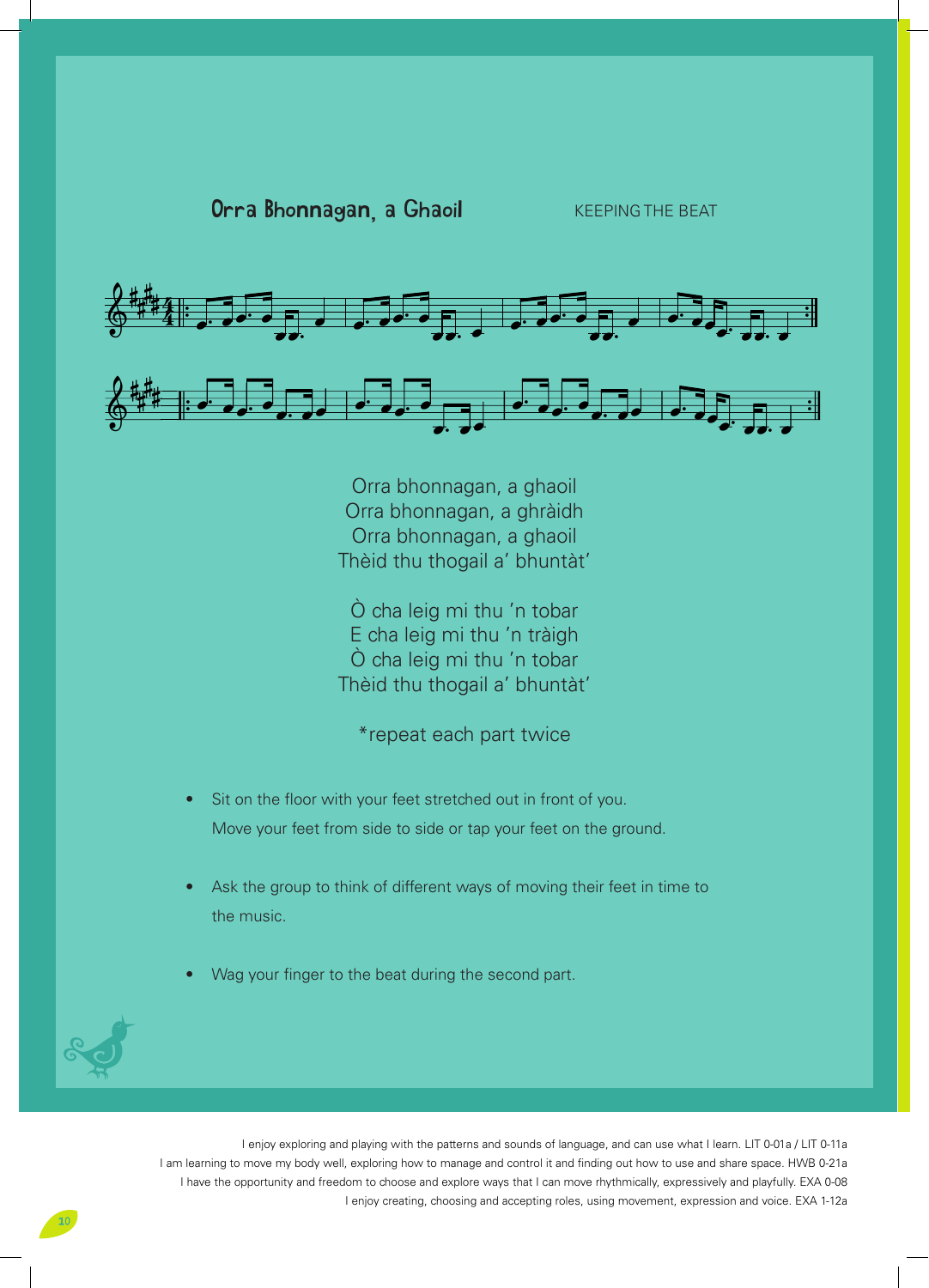

Falbhaidh mi le ceuman beaga x3 A-null gu bùth MhicAmhlaigh

Falbhaidh mi le ceuman mòra x3 A-null gu bùth MhicAmhlaigh

Leumaidh mi le ceuman àrda x3 A-null gu bùth MhicAmhlaigh

Ruithidh mi le ceuman luath x3 A-null gu bùth MhicAmhlaigh

• Make a circle and follow the words to guide you, using different kinds of movements as you sing.

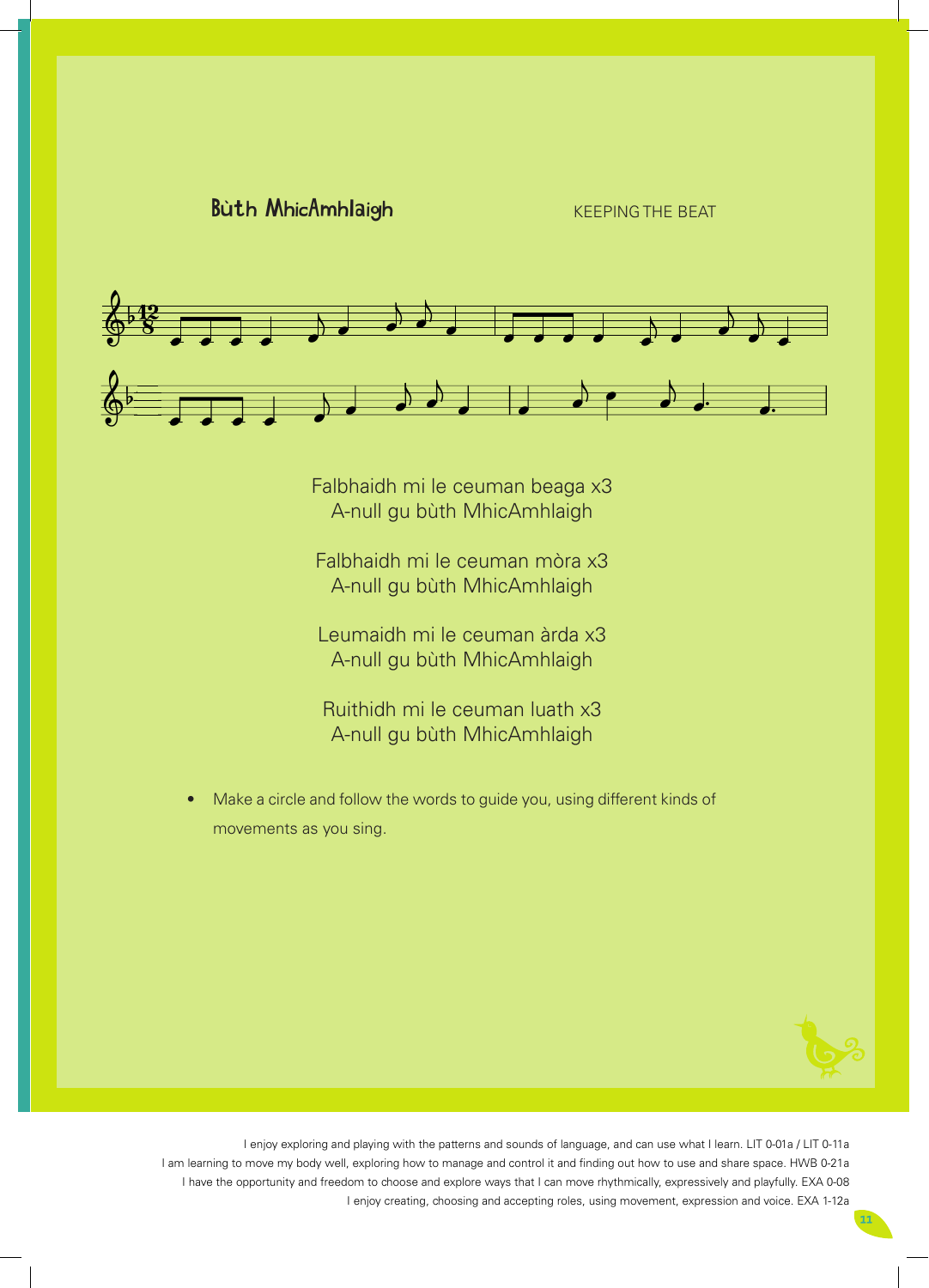# Siubhail Sàbhailte KEEPING THE BEAT

Dèan cabhag, dèan cabhag, thuirt an treana hù hù Tha mi tighinn air an rèile, air an rèile an-diugh Dèan cabhag, dèan cabhag, thuirt an treana hù hù Leis na daoine 'n dràibhear a' toirt charaidean dhut.

Air do shocair, air do shocair, thuirt an tractar brrum brrum Tha mi 'g obair air an achadh, ann an achadh an eòrn' Air do shocair, air do shocair, thuirt an tractar brrum brrum Leis a' chroitear 's a bhean 's a chù air mo dhruim.

Siubhail sàbhailte siubhail sàbhailte thuirt am bus-sgoile geal Suidh sìos, cuir do chrios ort; tha sibh dèanamh glè mhath Siubhail sàbhailte siubhail sàbhailte thuirt am bus-sgoile geal Bidh a' chlann a' cabadaich aig deireadh an latha.

- Move your arms around like train wheels whilst keeping the beat for Verse 1
- Bend your knees up and down as if you are on a bumpy tractor ride for Verse 2.
- Move your steering wheel in time to the beat as you say Verse 3.

# Na Solais Trafaig LISTENING

- Play some lively background music and ask the children to run about.
- When you shout 'Dearg' they should stop where they are and sit on the floor. When you shout 'Buidhe' they should stand still looking from side to side for traffic. When you shout 'Uaine' they should run round again.
- Eliminate the slowest participants or those doing the wrong actions until you have a winner.

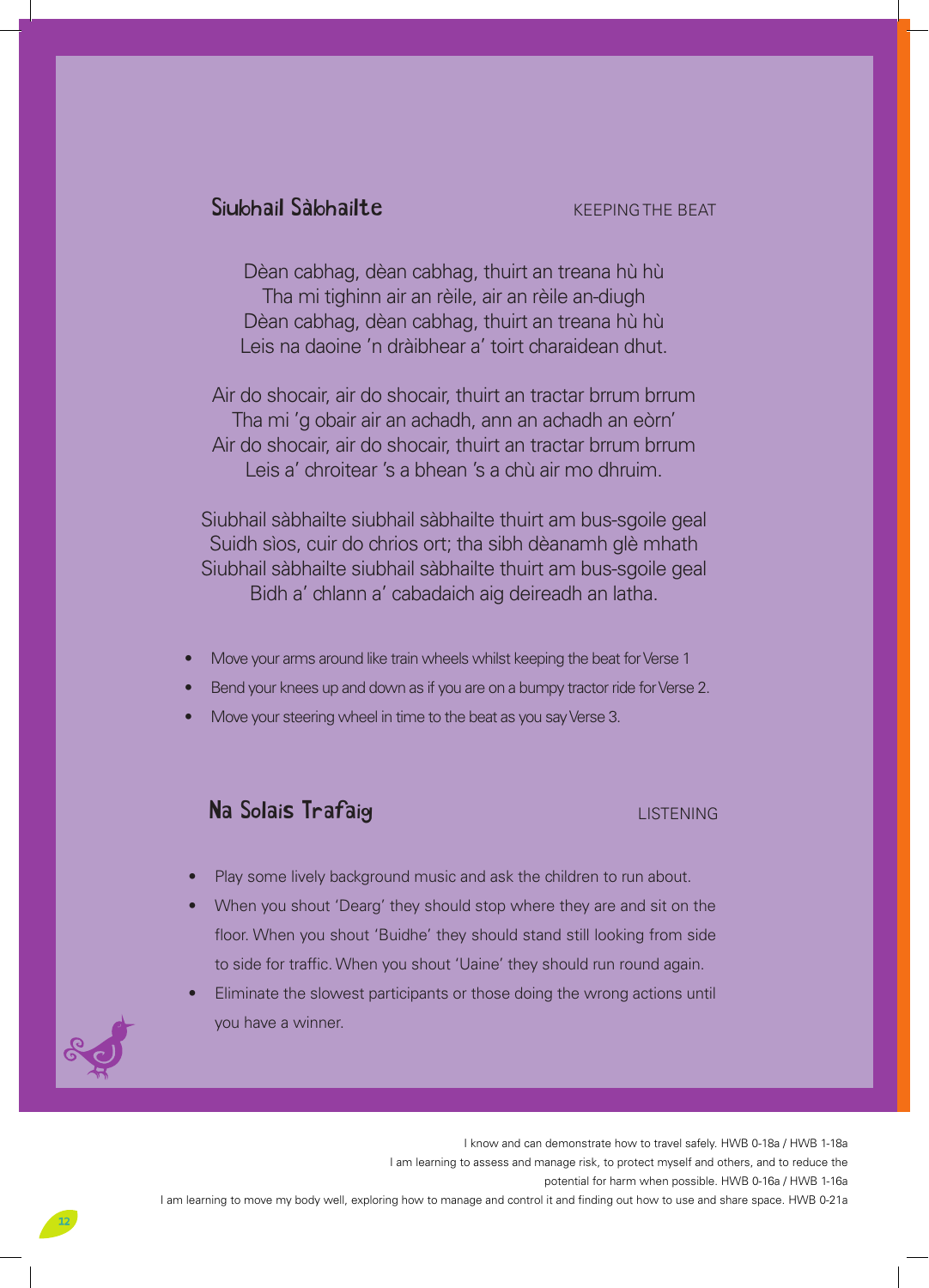Mo Chùbhrachan DYNAMICS / LISTENING

Voice



O shiubhail mi bheinn o cheann gu ceann, Bho thaobh gu taobh, gu taobh nan allt. O shiubhail mi bheinn o cheann gu ceann, Cha d' fhuair mi lorg mo chùbhrachain.

- Sing the song whilst swaying from side to side. Practise singing quietly and loudly.
- Stand in a circle and stretch out a piece of lycra.
- Swing it up and down and from side to side following the words.

Lorg e!

- Explain that the song is about a mother searching for her child who has been taken by the fairies.
- One child should go out of the room.
- Hide an object such as a teddy and then ask the child to come back into the room to find it.
- The other children should sing the song loudly when the child is close to the teddy and quietly when the child is far away from it.
- **Once the teddy has been found the game can begin again with a new finder.**

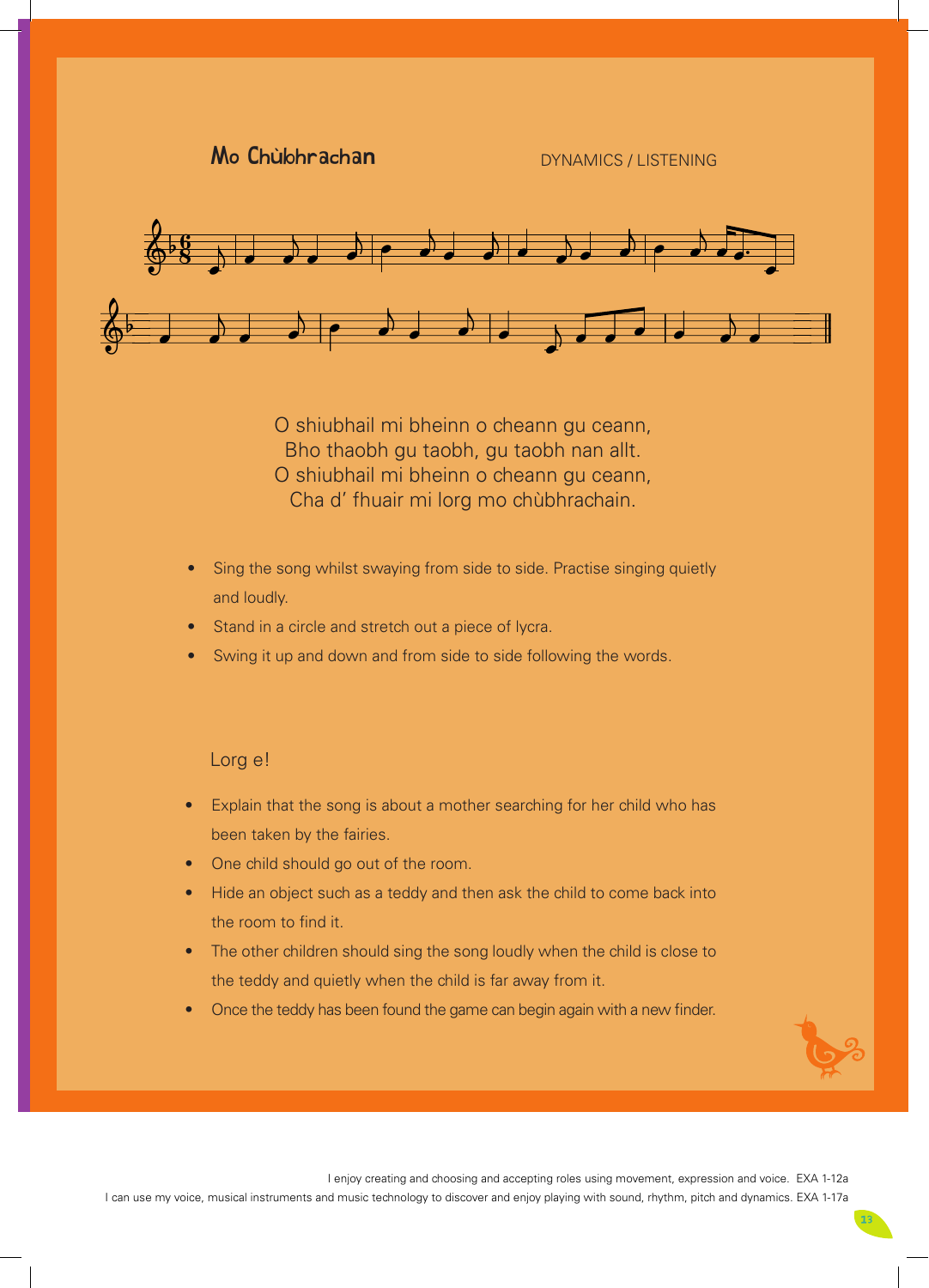

Ho rò na ribeanan, na ribeanan, na ribeanan Ho rò na ribeanan a thug an gille ruadh dhomh.

\*repeat twice.

- Sing the chorus through and keep the beat by patting your knees as you sing.
- You will need a long piece of ribbon or a scarf to pass around the group.
- Sit in a circle on the floor and hold one end of the length of ribbon. Keep hold of the ribbon and make sure that 3 or 4 children to your right (depending on the length of ribbon) are holding onto it too.
- As you sing the song, thread the ribbon through your hands passing it to your left, the children should be passing it along at the same time. The ribbon continues to be passed around until the chorus has been sung through twice.
- When you reach the end of the song the children who are holding either end of the ribbon should jump up and run around the group. The aim is for them to get back to their space first.
- Continue the song until everyone has had a chance to run around the group.
- If you want to add more competition to the game, eliminate the slowest person to get back to their space until you have 2 remaining players.

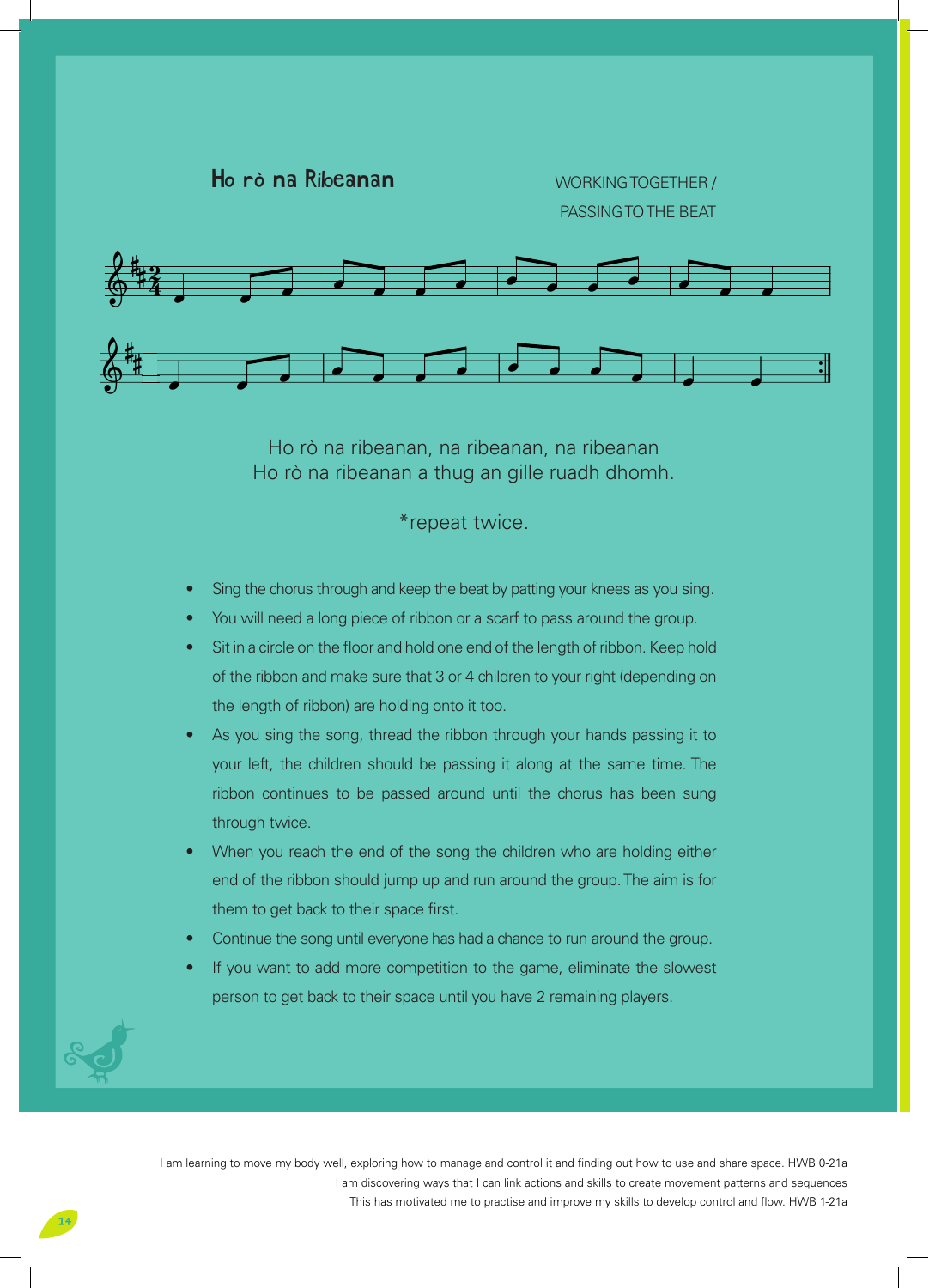Bi Modhail ACTION SONG



Àm 'son biadh aig a' bhòrd. Can tapadh leibh! Àm 'son biadh aig a' bhòrd. Can tapadh leibh! Àm 'son biadh aig a' bhòrd. Can tapadh leibh! Cus bus, bi modhail, can tapadh leibh!

Tha caraidean a' tadhal ort. Cuir fàilte mhòr orr'! x3 Cus bus, bi modhail, cuir fàilte mhòr orr'!

Tha seanmhair ag iarraidh pòg, na ruith air falbh! x3 Cus bus, bi modhail, na ruith air falbh!

Tha Mamaidh a' bruidhinn air a' fòn, na bi ag èigheach! x3 Cus bus, bi modhail, na bi ag èigheach!

'N robh thu mì-mhodhail ri do bhràthair? Can tha mi duilich! x3 Cus bus, bi modhail, can tha mi duilich!

Tha fios aig a h-uile duine nis ciamar mar a bhios iad modhail x3 Cus bus, bi modhail, can tapadh leibh, cuir fàilte mhòr orr', na ruith air falbh, na bi ag èigheach agus can tha mi duilich!

- Sing the song through together. Think of actions to match the words.
- Split the song so that the leader sings the first part and the children sing the second.

| Leader:   | Àm 'son biadh aig a' bhòrd             |
|-----------|----------------------------------------|
| Children: | Can tapadh leibh!                      |
| All:      | Cus bus, bi modhail, can tapadh leibh! |

- **Clap hands with a partner as you sing.**
- Talk about different situations when you would use please, thank you and I'm sorry.

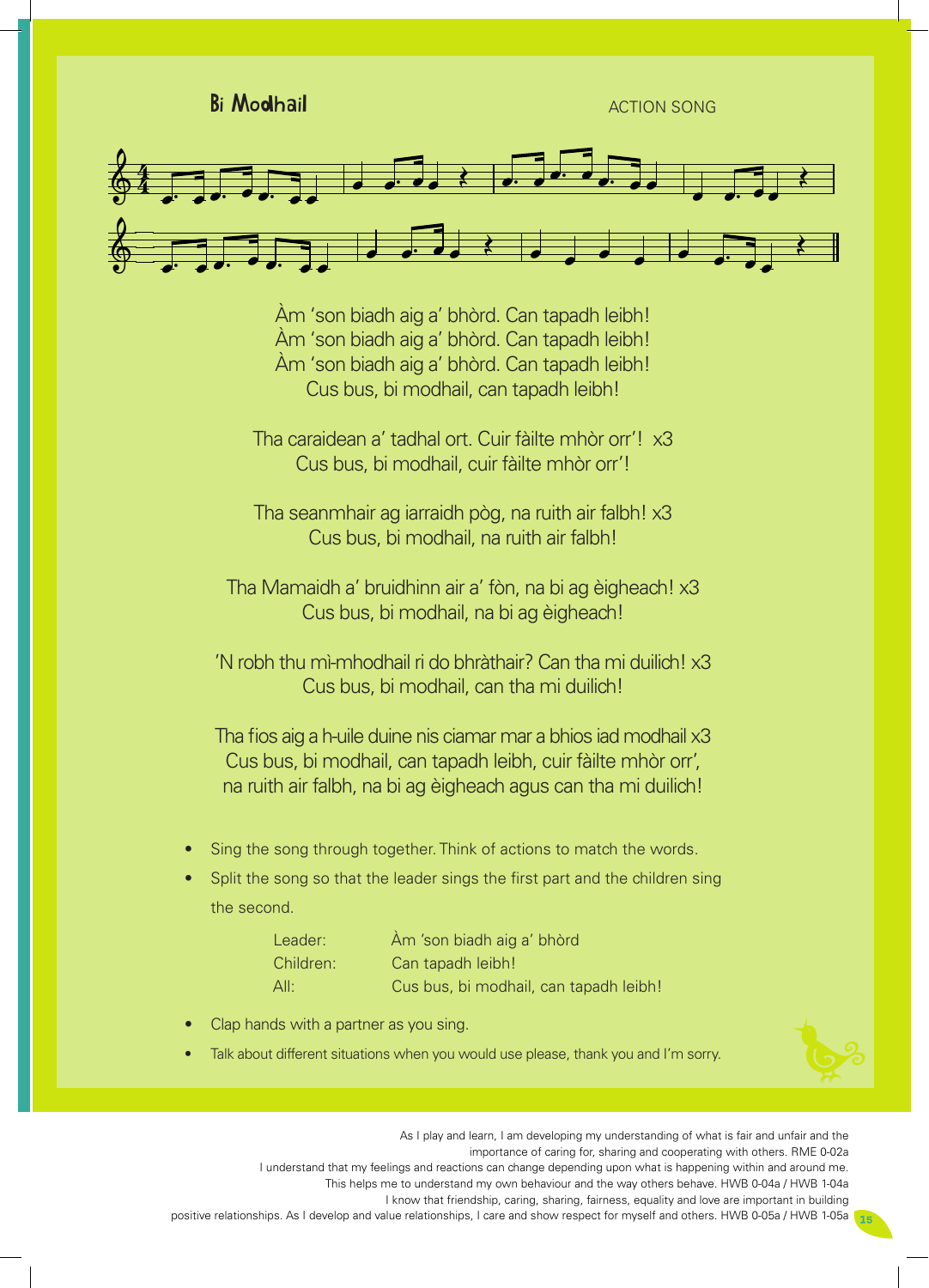Dathan ACTION SONG



## **Sèist/ Chorus**

Fosgail do shùilean, fosgail an uinneag Fosgail an doras, thalla is cluich Chì thu na dathan, an saoghal cho brèagha Bho thràth sa mhadainn gu h-anmoch air an oidhch'.

## **Rann/ Verse**

Dearg, dearg, faic am brù-dearg Faic am brù-dearg a' crathadh anns an uisg' Dearg, dearg faic am brù-dearg Gu h-àrd anns an adhar is na sheasamh air an ruc.

Gorm, gorm, faic am bàta gorm Faic am bàta gorm a' seòladh anns a' mhuir Gorm, gorm, faic am bàta gorm Na daoine cho làidir ag iasgach gun sgur.

Uaine, uaine, faic am feur uaine Faic am feur uaine a' fàs air feadh an àit Uaine, uaine, faic am feur uaine A' fàs cho àrd nuair a bhios gach àite blàth.

Buidhe, buidhe, faic an tunnag bhuidhe Faic an tunnag bhuidhe air luaireagan air an rathad Buidhe, buidhe, faic an tunnag bhuidhe A' dèanamh uac, uac, le guthan cho àrd.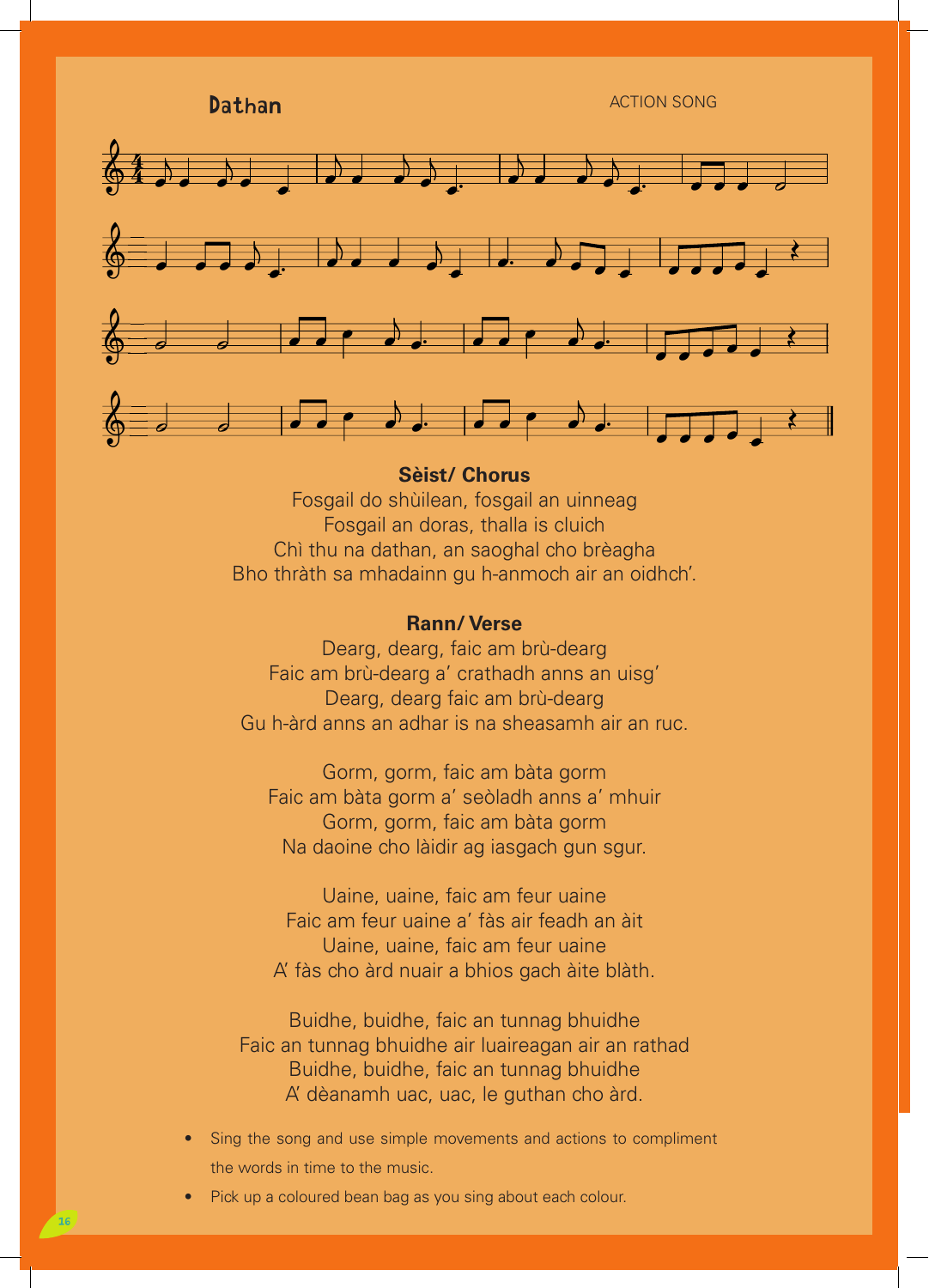# Dathan breagha Dathan Brèagha LISTENING / SINGING ALONE



All sing: Dathan Brèagha Leader Sings: Purpaidh 's Dearg

- Stand in a circle on a coloured spot or by a coloured bean bag. All sing 'Dathan Breagha.'
- The leader sings 2 colours and the children that are standing on those colours must move to find any free spot that has been left vacant.
- The last person to find a free spot is out.
- Remove a coloured spot each time a child leaves the game and continue until only one child remains.
- Let a child lead by choosing and singing the colours.

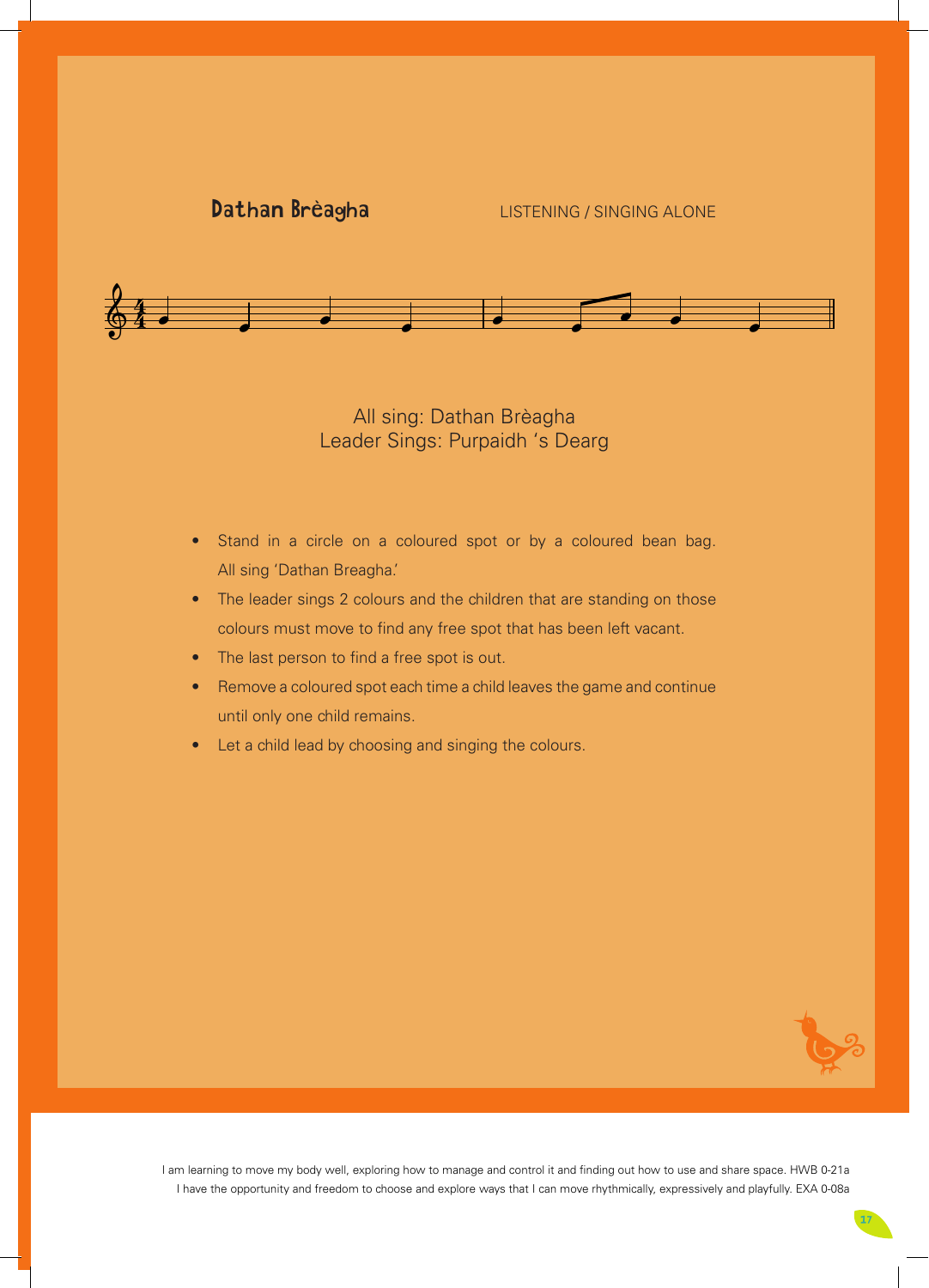

Huis, huis, air an each, An t-each a' dol a Bhàlaigh. Beiridh a' mhuir-làn oirnn, Beiridh e air chasan oirnn, Beiridh e air chinn oirnn! Huis, huis, air an each, An t-each a' dol a Bhàlaigh.

- With a child facing you on your knee gently bounce them to the beat.
- For older children 'trot' on the spot or around the room as you sing.
- Talk about favourite pets and animals, the noises they make and where they live.

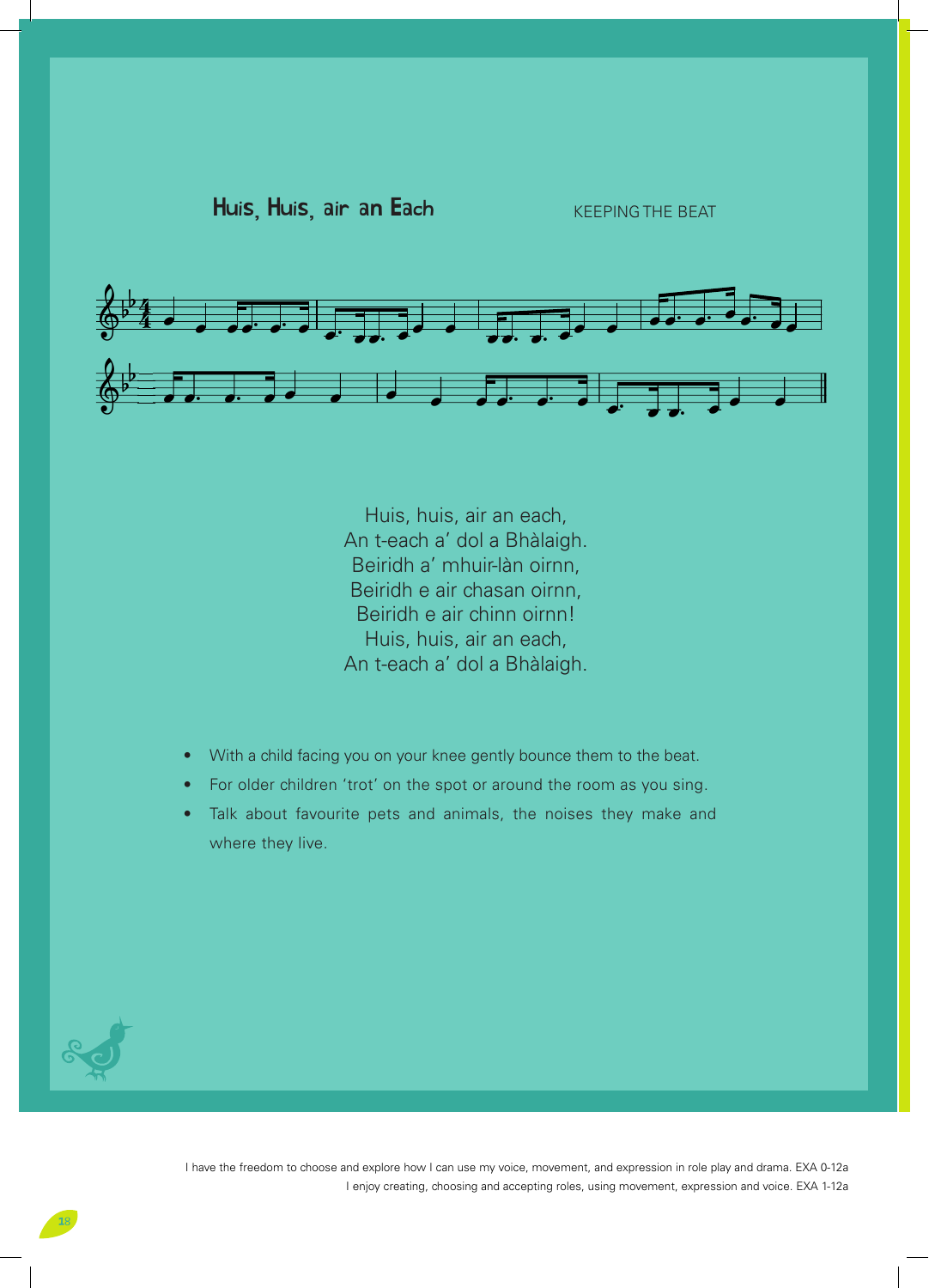

 $\mathsf{C}$ 



Cat, Cat, Tunnag, Cat, Cat,Tunnag Mathan mòr, Mathan mòr, Damhan-allaidh, Tunnag, Damhan-allaidh, Tunnag, Mathan mòr, Mathan mòr.

| Cat:            | Clap your hands together once            |
|-----------------|------------------------------------------|
| Tunnag:         | 2 taps on your knees                     |
| Mathan mòr:     | Clap hands together followed by two taps |
|                 | on your shoulders                        |
| Damhan-allaidh: | 4 little foot stamps on alternate feet   |

- Sing through the song together.
- Follow the actions for each word. Each movement follows the rhythm of that word.
- Miss out some words but continue with the actions. For example, don't sing 'Tunnag' but continue to tap your knees.
- Continue until you can do the actions for the whole song without words.

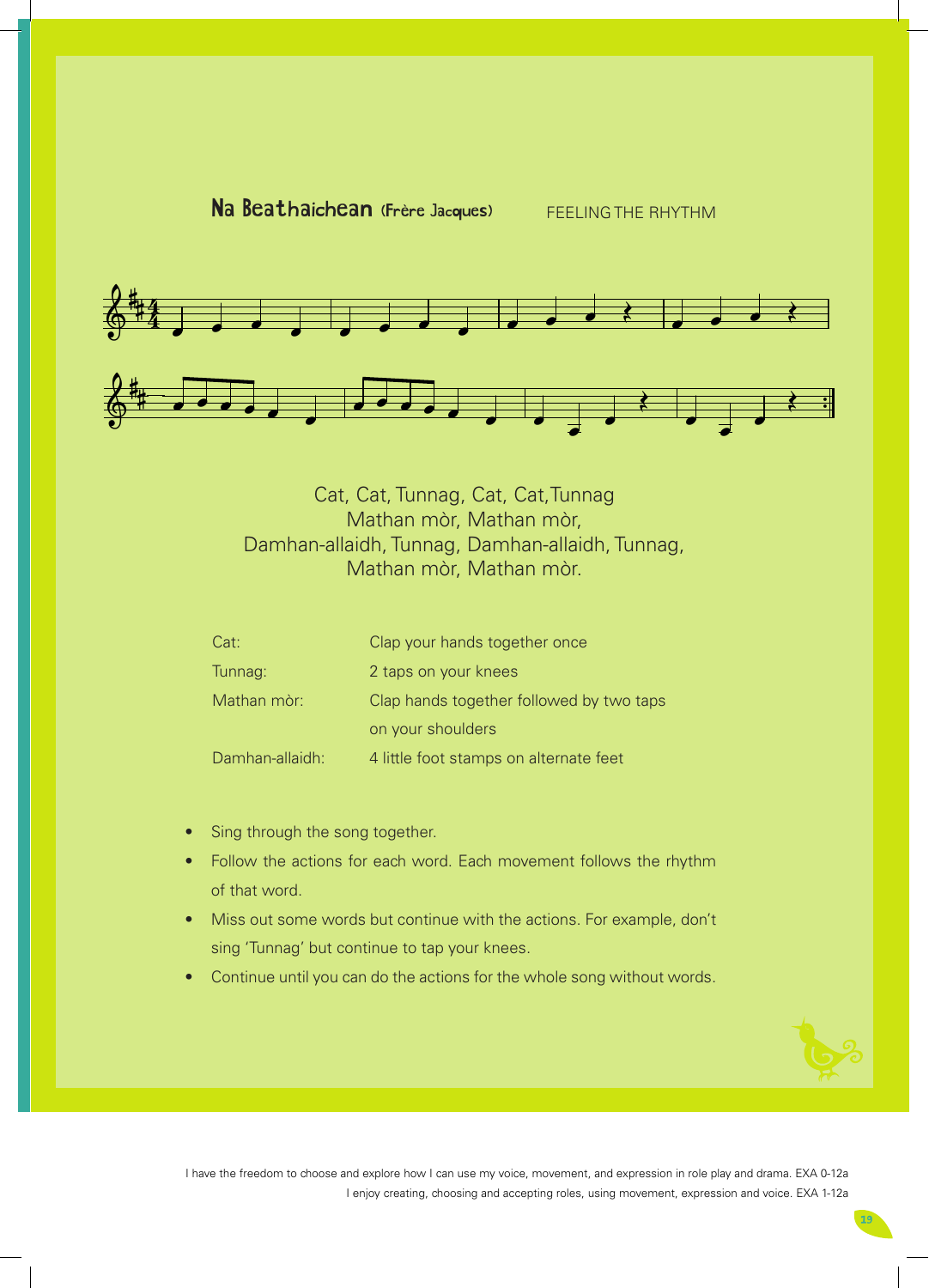## Liosta Ceannach **KEEPING THE BEAT AND RHYTHM**



Thèid sinn sìos dhan a' bhùth x3 Seo na rudan a dh'fheumas tu

Feum againn air: Aran is isbean is curranan an-diugh Sùgh is uighean is marag-dhubh

Bainne, buntàta, banana is ìm Cèic mhòr teòclaid dhut fhèin is dhomh fhìn

Chaidh sinn sìos dhan a' bhùth x3 Cheannaich sinn biadh blasta an-diugh

Fhuair sinn: Aran is isbean is curranan an-diugh Sùgh is uighean is marag-dhubh

Bainne, buntàta, banana is ìm Cèic mhòr teòclaid dhut fhèin is dhomh fhìn

\*Ium ium ium ium na mo bhrù x3 Chaidh sinn sìos dhan a' bhun a' bhùtha ann an t-aistean an t-aistean an t-aistean an t-aistean an t-aistean an t-aistean an t-aistean an t-aistean an t-aistean an t-aistean an t-aistean an t-aistean an t-aistean an t-aist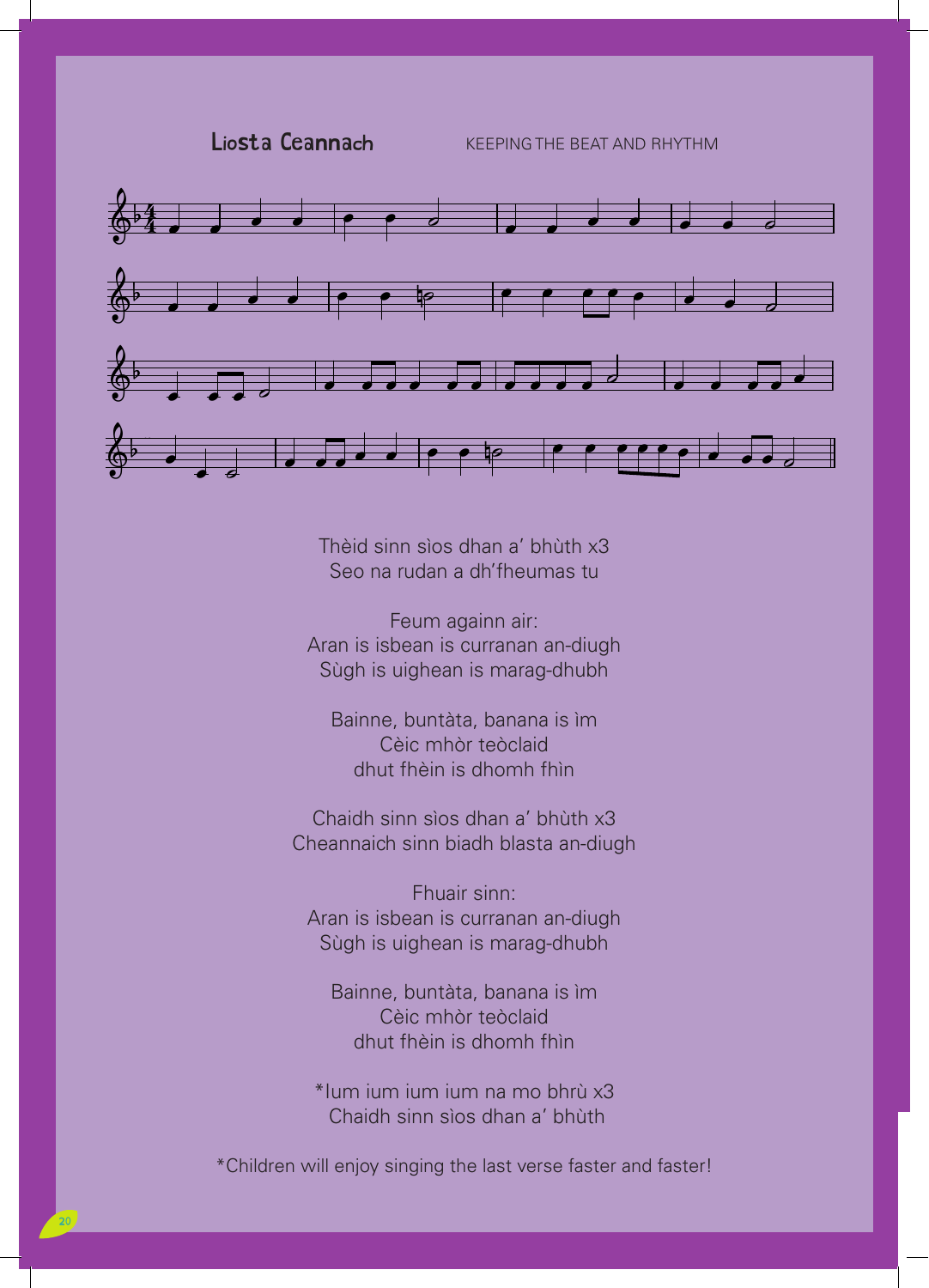- Sing the song through and see how many items on the list the children can remember.
- Walk to the beat for the 'Thèid/Chaidh sinn sìos dhan a' bhùth' part and count on your fingers for the shopping list or clap hands in time with a partner.
- Clap the rhythm of the food items. Group them into 1, 2 and 3 syllable groups.
- Ask children to clap their own items from the list, let the others guess the item.
- Make up your own shopping list with the children. First make up a healthy list and then an unhealthy one.

## Cò Latha Thig Iad?

KEEPING THE BEAT

Diluain bhan a' bhùidseir Dimàirt bhan an èisg Diciadain bhan nan leabhraichean Diardaoin cha tig tè Dihaoine am banca 'S am bùidsear le chèil' Disathairne am posta Le pàipear an-dè.

- Learn the rhyme and keep the beat in any way you please as you chant it together.
- Discuss the shops in your local area what can you buy there?

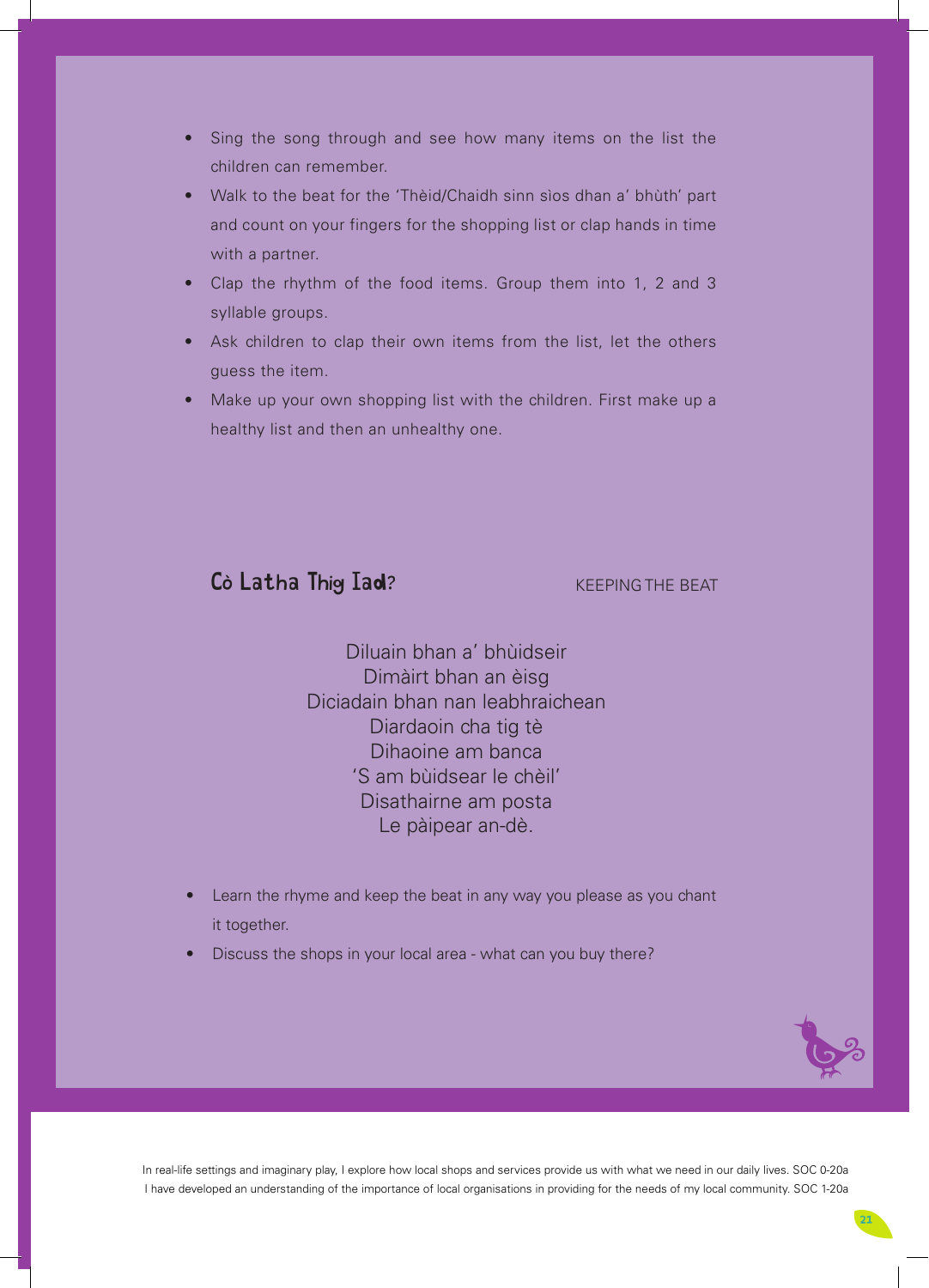# **Iomaraibh Eutrom** KEEPING THE BEAT WITH A PARTNER



Iomaraibh eutrom hò hò Hù ribh eile hoireanan Iomaraibh eutrom hò hò

Chaidh a' bhanarach dhan tràigh Iomaraibh eutrom hò hò Hù ribh eile hoireanan Iomaraibh eutrom hò hò

Continue in the same way beginning with the following lines:

Dhèanamh rud nach deanadh càch... Bhuain a' mhaoraich ri muir-làn... Bhrist i cas is ghèarr i làmh... Dheoghail 's gun dheoghail i sàl...

- Sing the song through and feel the beat as you sing.
- Sit cross legged facing a partner. Hold hands and pull forwards and backwards in the same direction as you sing, as if rowing a boat.
- Take it in turns for some to sing while the others row.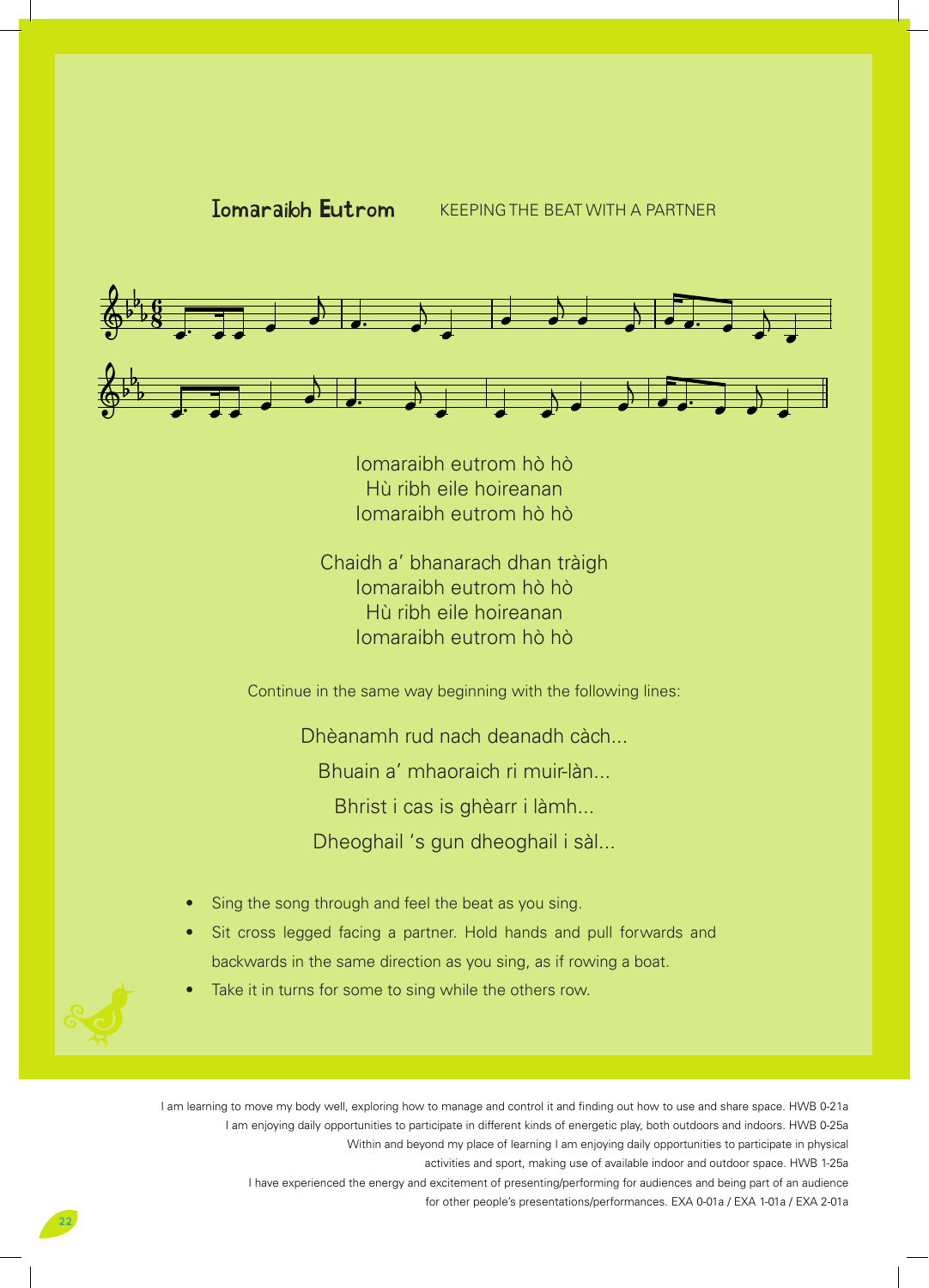# Seòlaidh Sinn am Bàta

Seòlaidh sinn am bàta (1-2-3-4 steps) Sìos is suas an loch. (5-6-7-8 steps) Slat is dubhan agus lìon (9-10-11-12 steps) Bidh iasg againn a-nochd. (13-14-15-16 steps)

- Learn the rhyme and say it together tapping the beat on your knees.
- Place 16 mats on the floor in a line like stepping stones.
- Teach the group to walk on the spots to the beat whilst saying the rhyme. You should make 4 steps for each line.
- One at a time, each child should walk the beat on the mats as the rhyme is chanted. (You may need to walk alongside some children to guide them.)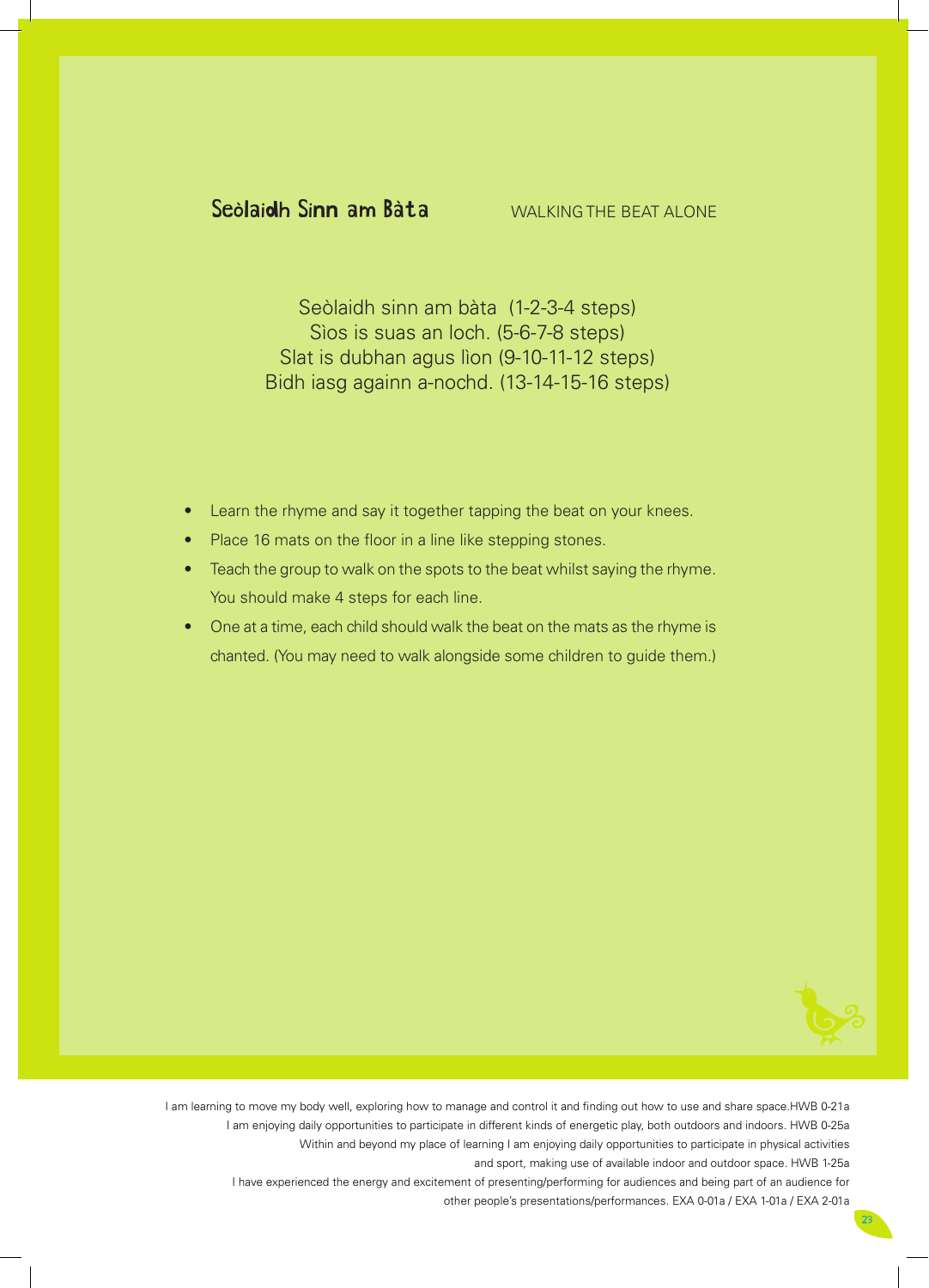Tha e Math a bhith Beò **KEEPINGTHE BEAT WITH A BALL** 



Chì mi le mo shùilean faighinn fàileadh le mo shròin toirt blasad le mo theanga milis, saillte, gràin!

Cluinnidh mi le mo chluasan A' làimhseachadh le mo làimh Ruith luath le mo chasan Streap suas dhan a' chraoibh.

## **Sèist/ Chorus**

Fallain, fallain, 's ann a tha mi Tha e math a bhith beò (clap clap) Fallain, fallain, 's ann a tha mi Ruith còmhla rinn an seo. (clap clap)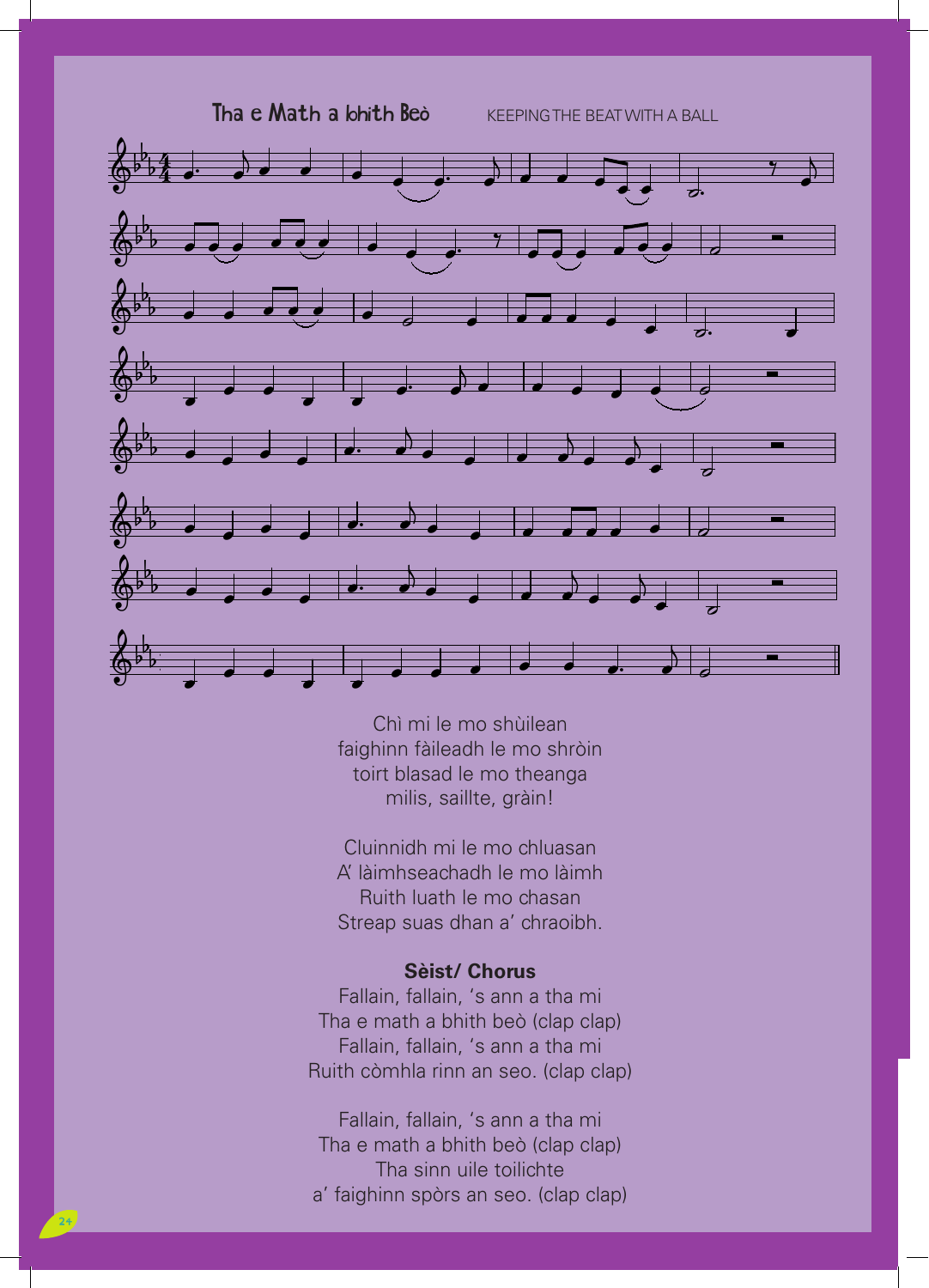- Sing the song and point to the different parts of your body. Run on the spot when you get to the line 'Ruith comhla rinn an seo' and continue singing.
- Ask the children if they can feel their heart beating. Explain that a heart beat is like the beat/pulse in music and can be fast or slow but should be steady.
- Repeat the song with a fast and slow tempo.
- Discuss how physical activity, healthy eating and rest contributes to feeling well.
- Sing the song again but give older children the opportunity to keep the beat by bouncing a ball.

## Ball-coise

## KEEPING THE BEAT WITH A BALL

 (bounce to beat) Ball-coise, ball-coise, ball-coise snog. (bounce to beat) (pass to beat) (pass to beat) Ball-coise, ball-coise, ball-coise bog. Breab e, breab e air an làr. Tilg e, tilg e suas dhan adhar.

- Say the rhyme and pretend to bounce, kick and throw in time as the rhyme dictates.
- Stand in a circle and bounce and pass a ball to the beat following the instructions in brackets.
- Once the ball has been passed round the group, the last person holding it begins to bounce and the rhyme starts again.



I can identify my senses and use them to explore the world around me. SCN 0-12a I am developing my understanding of the human body and can use this knowledge to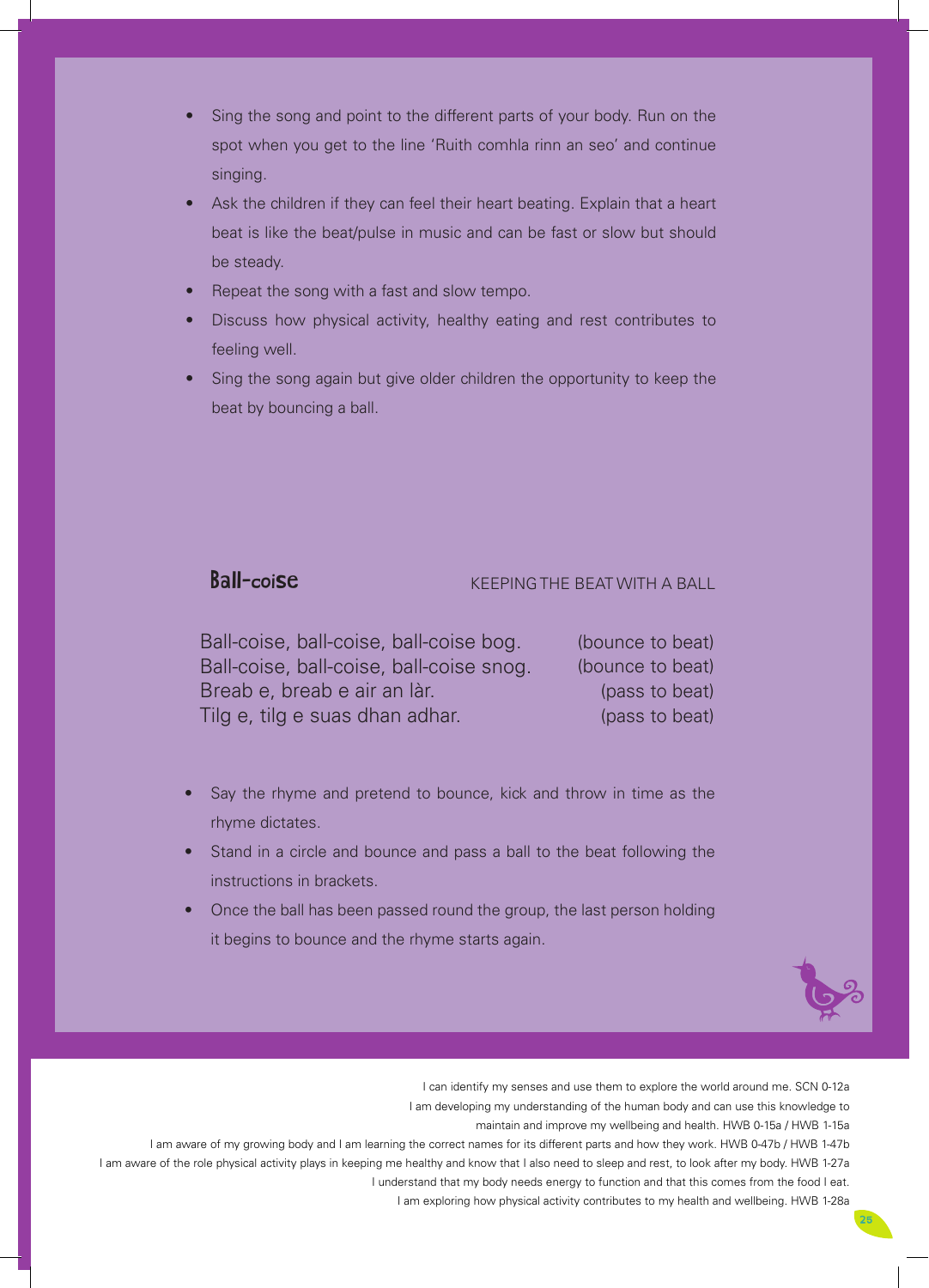

(Shake both hands 2 times) (Turn holding hands with partner) (Shake both hands 2 times) (Wave and turn to a new partner) Ruidhleadh na coilich dhubh' 'S dhannsadh na tunnagan 'S ruidhleadh na coilich dhubha Air a' bhruthach bhòidheach

Gheibh thu aran agus ìm, 'S càise na banaraich Gheibh thu aran agus ìm Agus bainne bhò ann

(Clap hands with your partner throughout)

\*repeat each part twice

- Sing the song through slowly together.
- Make up a 4 beat pattern using two repeated movements as you sing. For example, pat your shoulders twice and then clap your hands twice.
- Make a circle with each child facing a partner in the circle and then follow the actions above as you sing.
- Focus on the rhythm. One half of the group taps the rhythm following the words while the other half taps the beat at the same time.
- Use ta and te-te as you clap the rhythm using the rhythm cards to guide you.
- Put the rhythm cards in the wrong order and ask the children to correct them.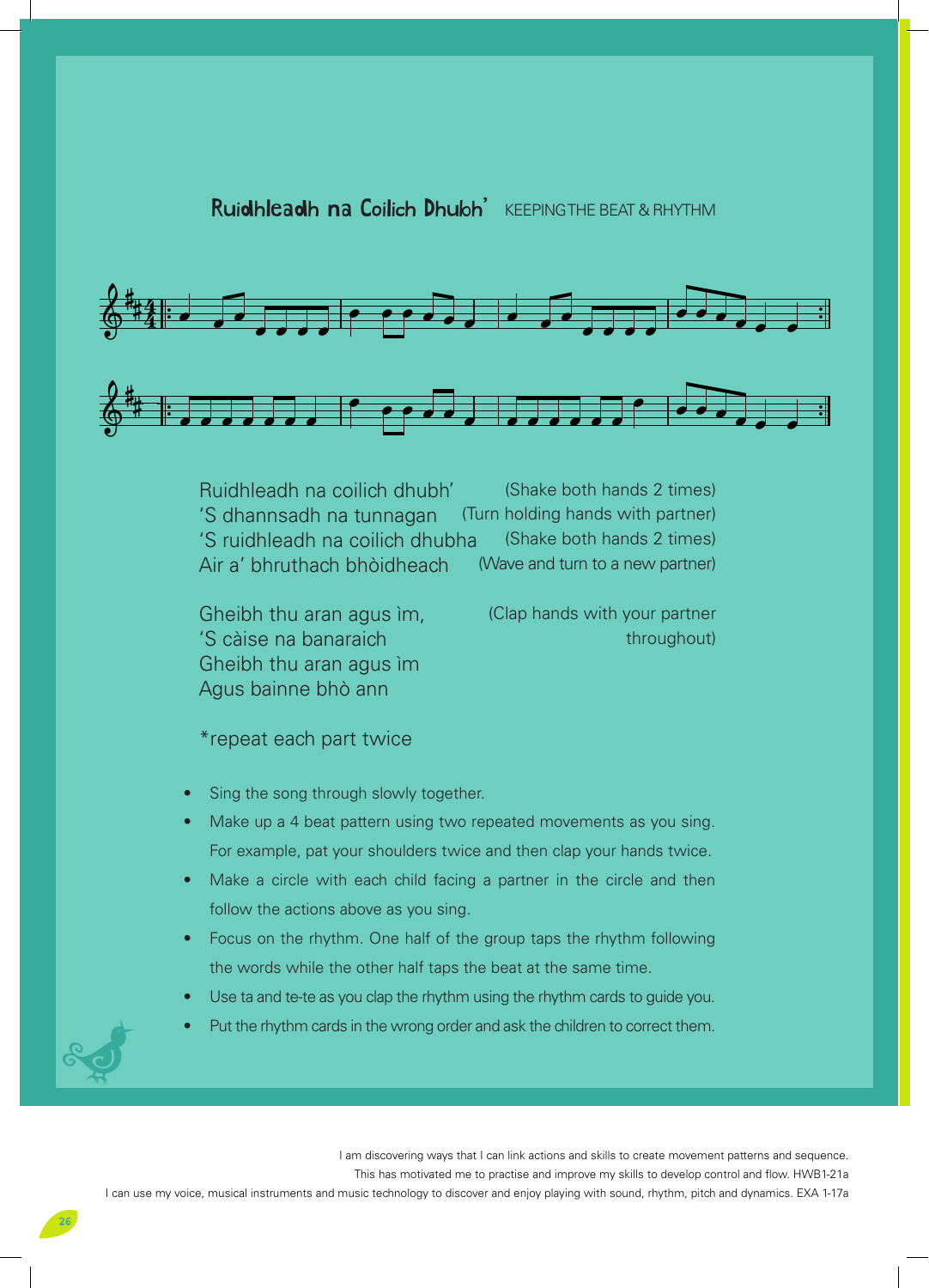

A chur nan gobhar às a' chreig 'S e 'n t-èileadh beag bu docha leam A chur nan gobhar às a' chreig 'S e 'n t-èileadh beag a b' fheàrr leam. **\*repeat twice**

'S e 'n t-èileadh, 's e 'n t-èileadh 'S e 'n t-èileadh beag bu docha leam 'S e 'n t-èileadh, 's e 'n t-èileadh 'S e 'n t-èileadh beag a b' fheàrr leam 'S e 'n t-èileadh, 's e 'n t-èileadh 'S e 'n t-èileadh beag bu docha leam A chur nan gobhar às a' chreig 'S e 'n t-èileadh beag a b' fheàrr leam

- Sing the song through all together
- Split the group into two.

Group A: 'A chur nan gobhar às a'chreig' Group B: 'S e 'n t-èileadh beag bu docha leam/ a b' fheàrr leam'.

All sing the chorus.

- **Tap the rhythm of the song as you sing.**
- Experiment with different ways of producing the rhythm. For example, clap your hands for 'A chur nan gobhar às a'chreig' and stamp your feet for ''S e 'n t-èileadh beag bu docha leam/ a b' fheàrr leam.'
- Feel the beat by walking forward for 4 beats and then walking back for 4 beats during the chorus.

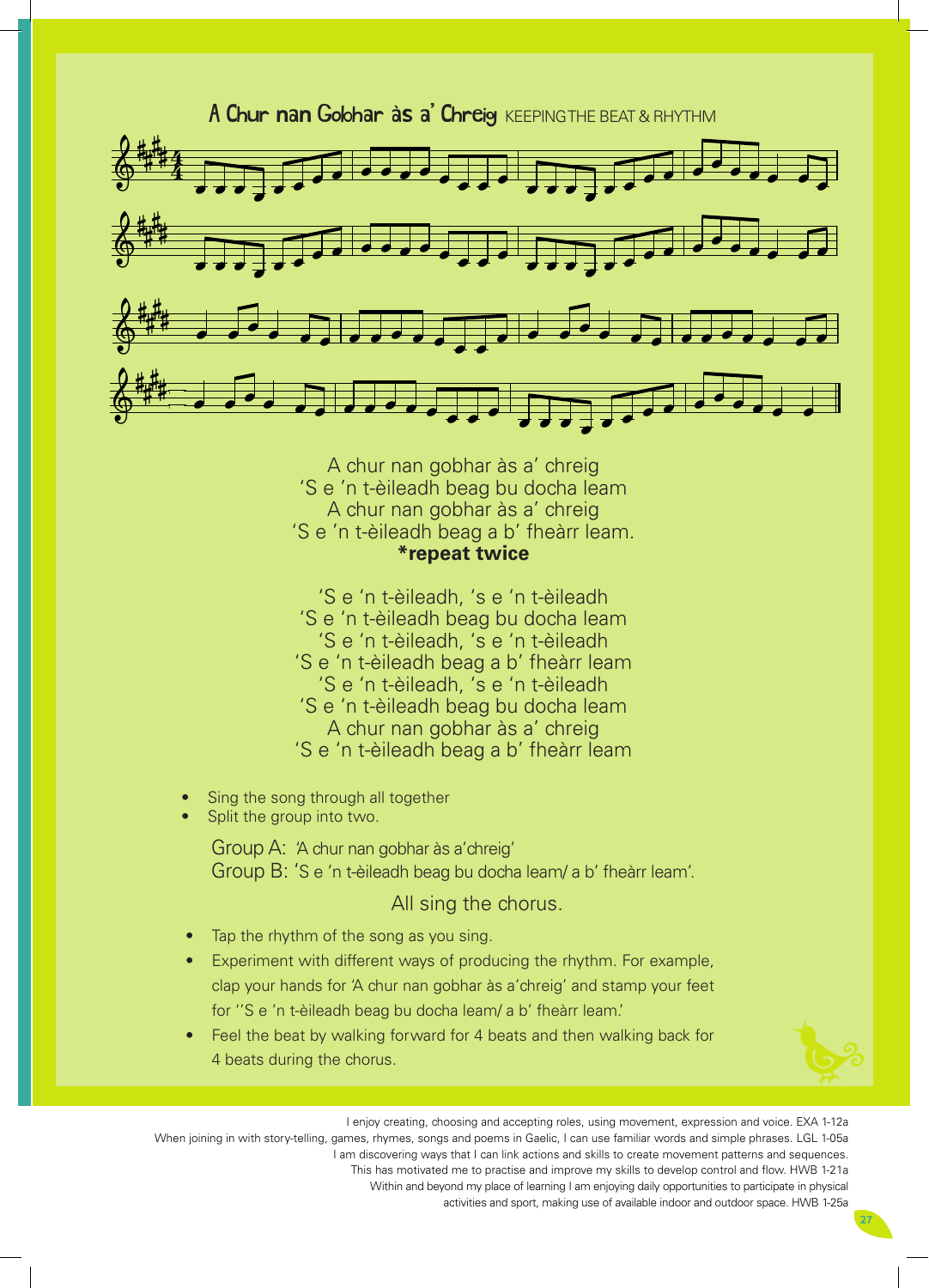$\lambda$ m an Earraich  $\lambda$ CTION SONG / PITCH **n aich** an Earriach ann an Earriach an Earriach an Earriach an Earriach an Earriach an Earriach an Earriach an<br>Tagairtí  $\mathsf{A}$ ich an Earraich an Earraich



Àm an earraich thig a' ghrian Siuthad thusa cuir an sìol Àm an earraich thig a' ghrian Cuir am fras, 's bidh againn biadh.

(A. Sun rising) (B. Farmer plants the seed) (A. Sun rising) (B. Farmer waters the seed)

## **Sèist/ Chorus**

Cuiridh sinn buntàta is càl Cuiridh sinn buntàta is càl Cuiridh sinn buntàta is càl Le todhar gheibh sinn air an tràigh. (B. Farmer plants potatoes and cabbage)

Fàsaidh lusan bòidheach brèagha Fàsaidh lusan bòidheach brèagha Fàsaidh lusan bòidheach brèagha Is dìthean buidhe, geal is liath.

(A. Plants grow slowly from the ground until they are tall)

- Sing the song through all together.
- Split the group into pairs. One child in each pair is Nature (A) and the other is the Farmer (B).
- Follow the actions and watch your seed grow.
- Swap the roles and start from the beginning again.

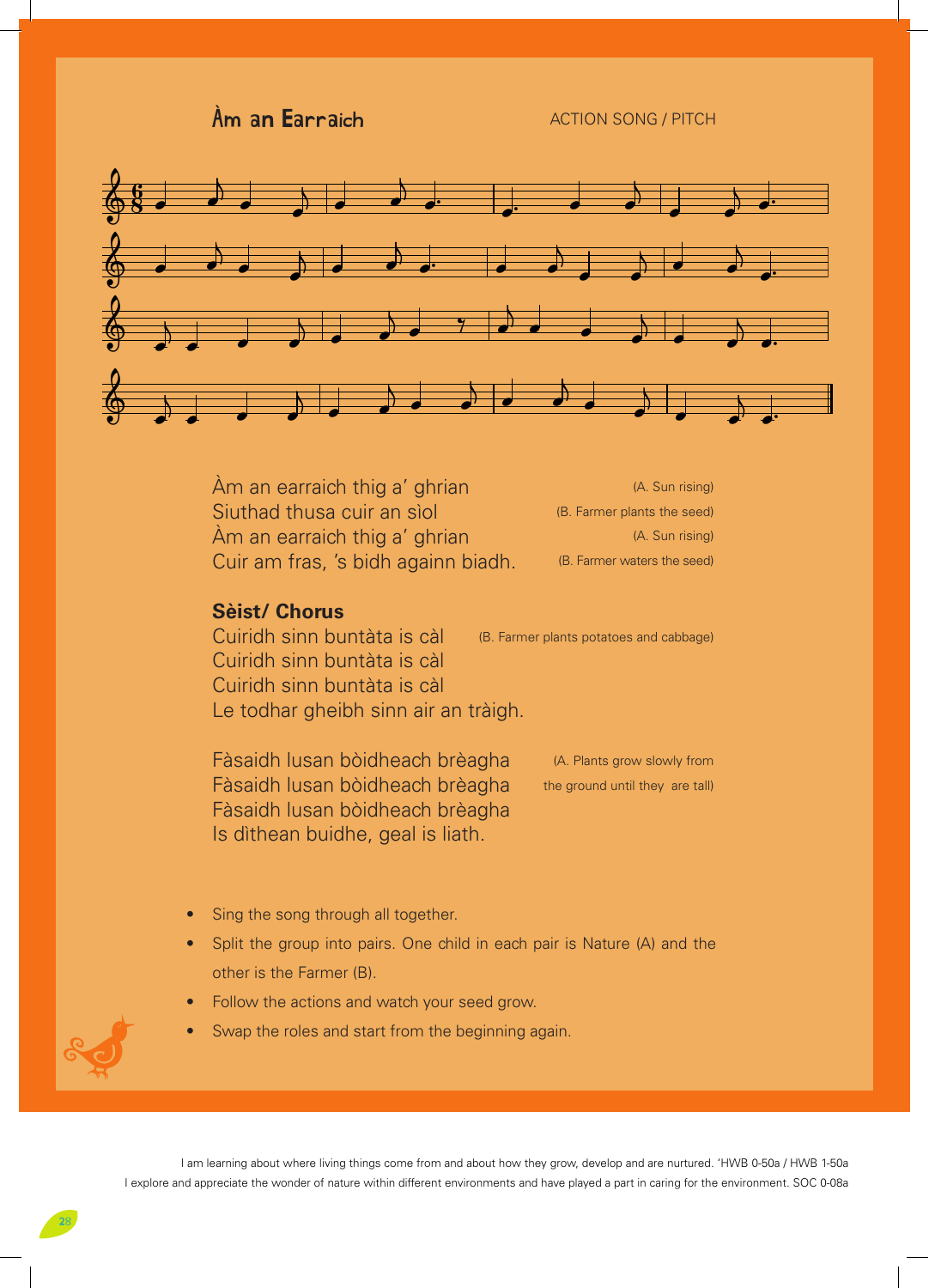

Siol Beag san Talamh

Tha sìol beag san talamh Ach ciamar a nì e fàs? Feumaidh e an t-uisge agus feumaidh e am blàths. Thig frasan às an adhar, A' tuiteam sìos gu làr Bheir iad dhan an t-sìol bheag, Uisge airson fàs.

- Sing the song until everyone knows it well.
- The children should crouch down on the floor in a space. Place a chair on its own away from the group. (This is the den)
- One child is the rain and walks around the room weaving in and out of the children, pretending to sprinkle water on them as they sing. When they reach the last line 'Uisge airson fàs' the child who has been sprinkling should tap one member of the group and both should run to the den to see who can reach it first.
- The game then begins again with a new child weaving through the group.

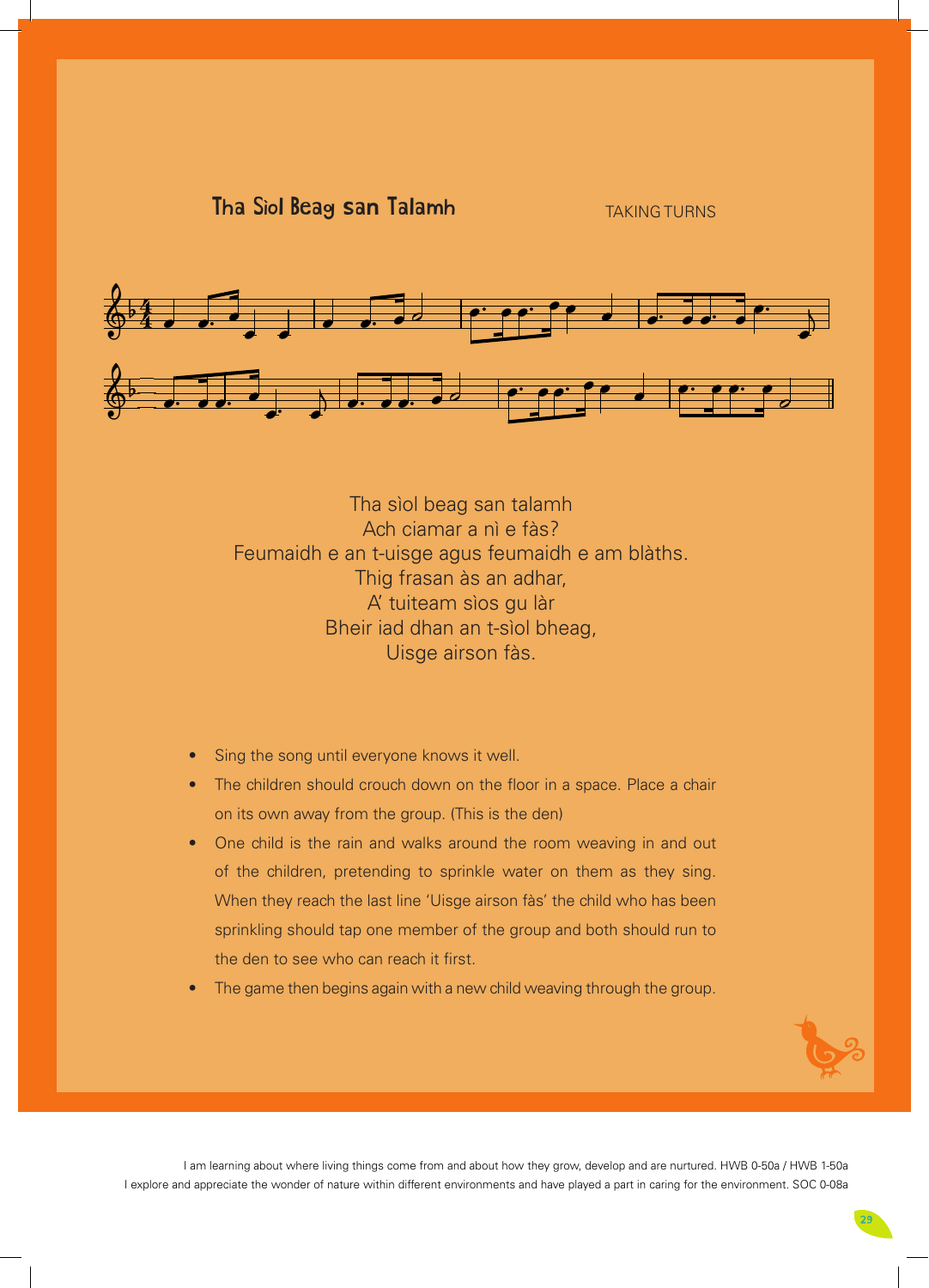

# A' Dannsadh anns an t-Samhradh ACTION SONG / PITCH

An saoghal gu lèir a' dùsgadh Na flùraichean a' luasgadh Na h-eòin a' seinn cho àrd is cho binn Is a h-uile duine a' dannsadh

## Sèist/Chorus

A' dannsadh anns an t-samhradh Danns, danns, danns a' ghrian a-mach a' deàrrsadh Danns danns danns Na h-eòin a' seinn cho àrd is cho binn Is a h-uile duine a' dannsadh

Na lusan a' fàs le solas agus uisg' air talamh torrach. A' sgaoileadh a-mach anns gach àit' 'S na flùraichean a' luasgadh

- Sing the song and think of actions to match the words. Move and dance about freely.
- Discuss the way different weather affects your feelings.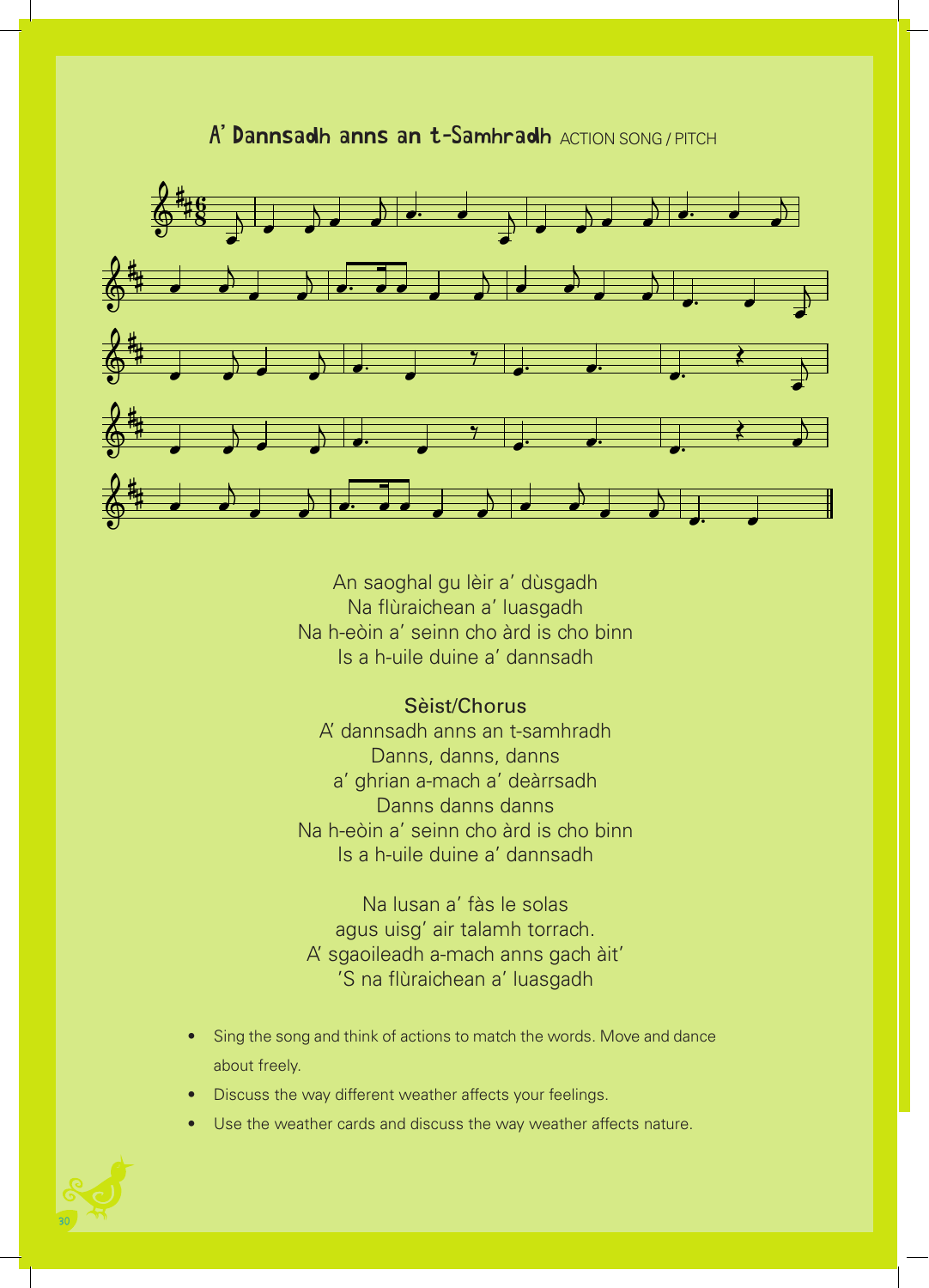LISTENING / PITCH



Dè chì mi le mo shùil Ann an cùl a' ghàrraidh?

Chì mi iomadh rud lem shùil Ann an cùl a' ghàrraidh

- Make a circle. One child sits in the middle with their eyes closed and sings the question with the group.
- Choose 2 children to sing the answer. The child in the middle must guess who the singers are.
- Discuss the kind of things you have in your garden.

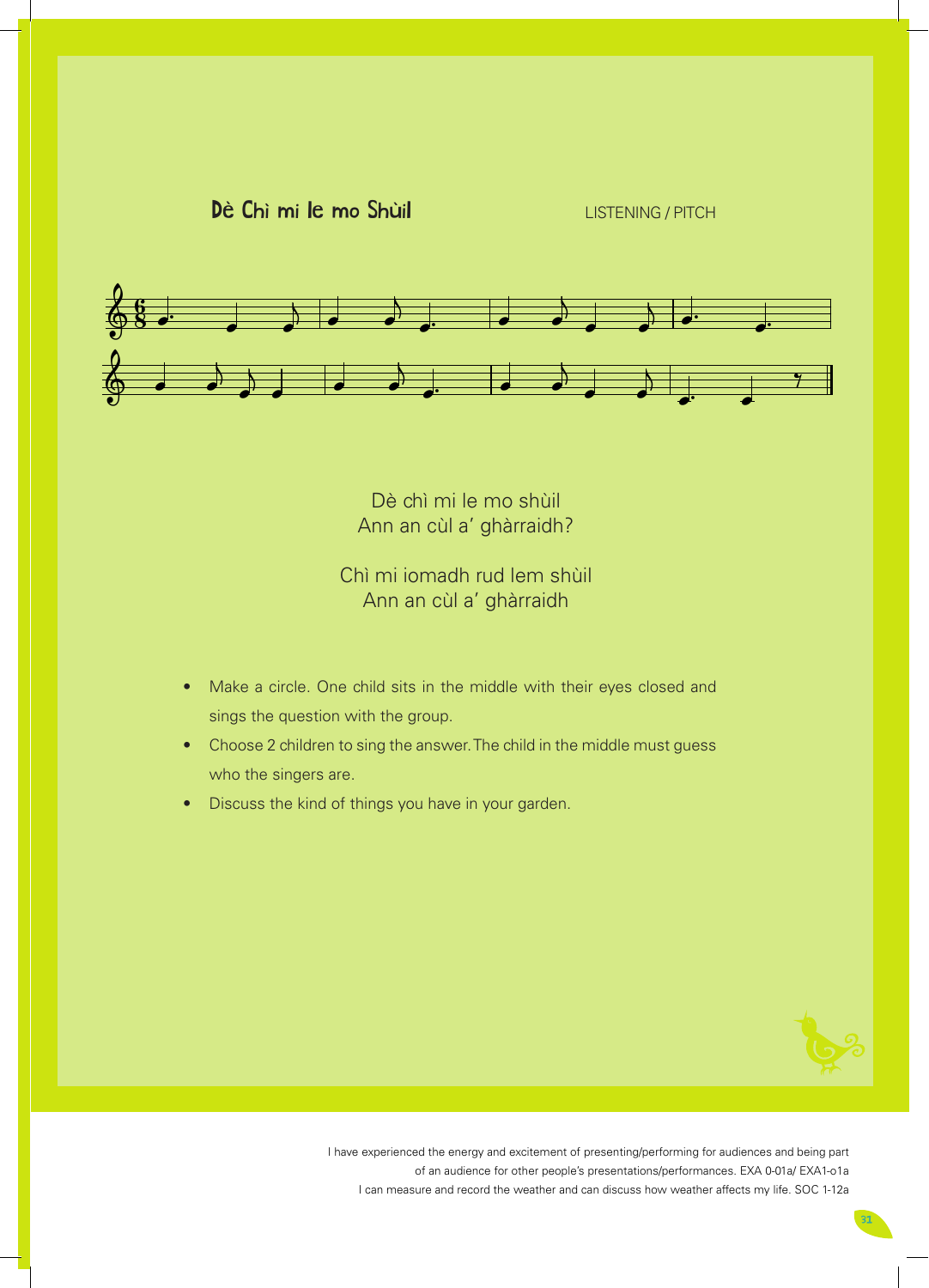



Tha 'n oidhche dubh dorcha Tha fead aig a' ghaoith Tha fuaim aig a' chladach Nach toigh leam.

- Sing this simple 3 pitch song.
- Repeat using mi re do instead of the words.
- Create a storm using percussion instruments. For example, use cymbals for thunder, claves for raindrops etc.
- Conduct the storm by encouraging the children to play their weather sounds at different times quietly and loudly. Introduce the musical terms forte for loud and piano for soft.
- Ask the children to conduct the storm and describe the weather they are playing.

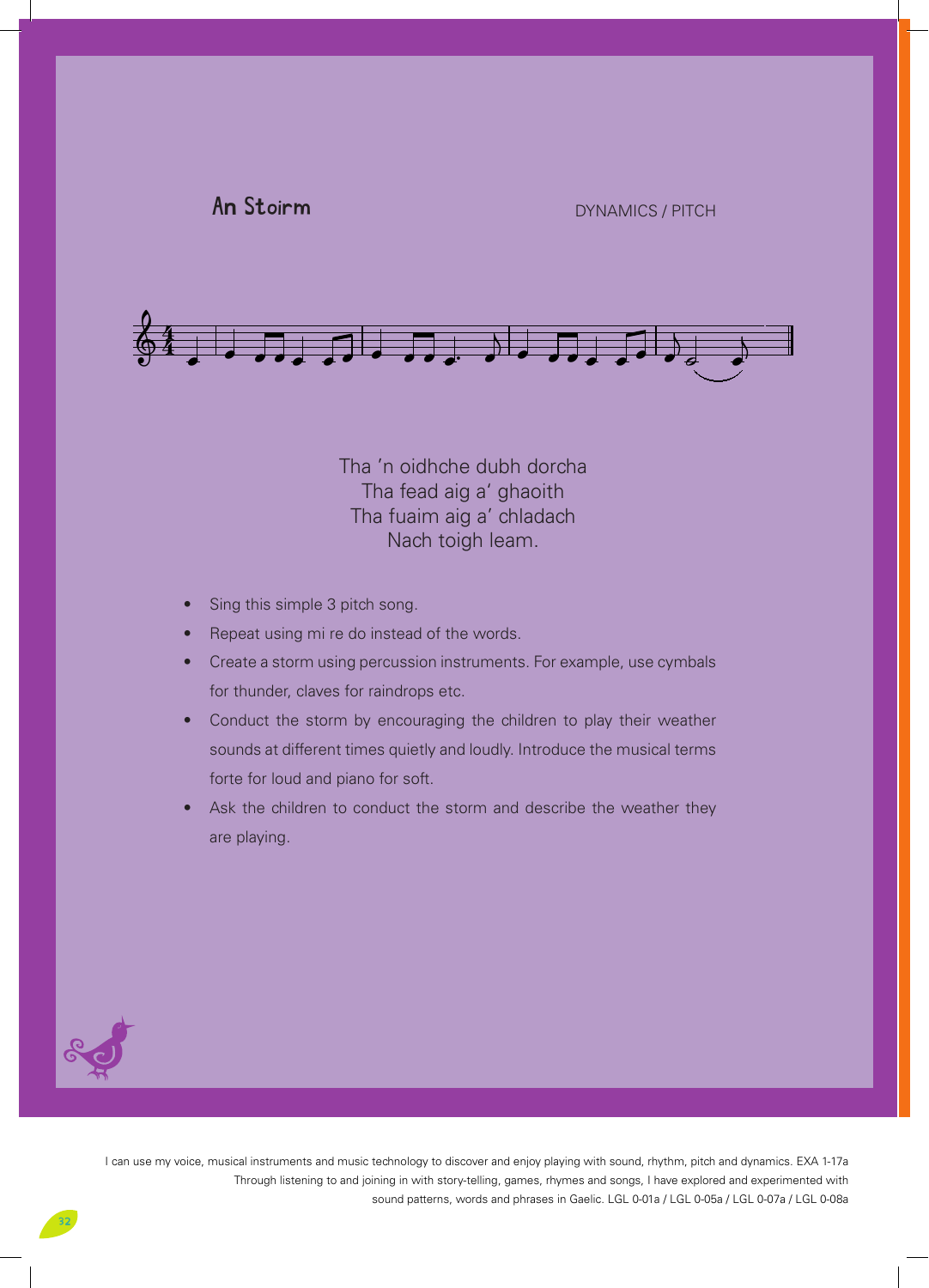

 $F_{\alpha\beta}$  (Frènes Jacques)  $F_{\alpha\beta}$ 

Seall na duilleagan, seall na duilleagan Anns a' ghaoith anns a' ghaoith Feumaidh mi mo chòta, Feumaidh mi mo chòta Tha mi fuar, tha mi fuar.

- Sing the song together until everyone knows it very well.
- Split the children into 2 groups and sing as a round. The second group begins when Group 1 start to sing the line 'anns a' ghaoith.'

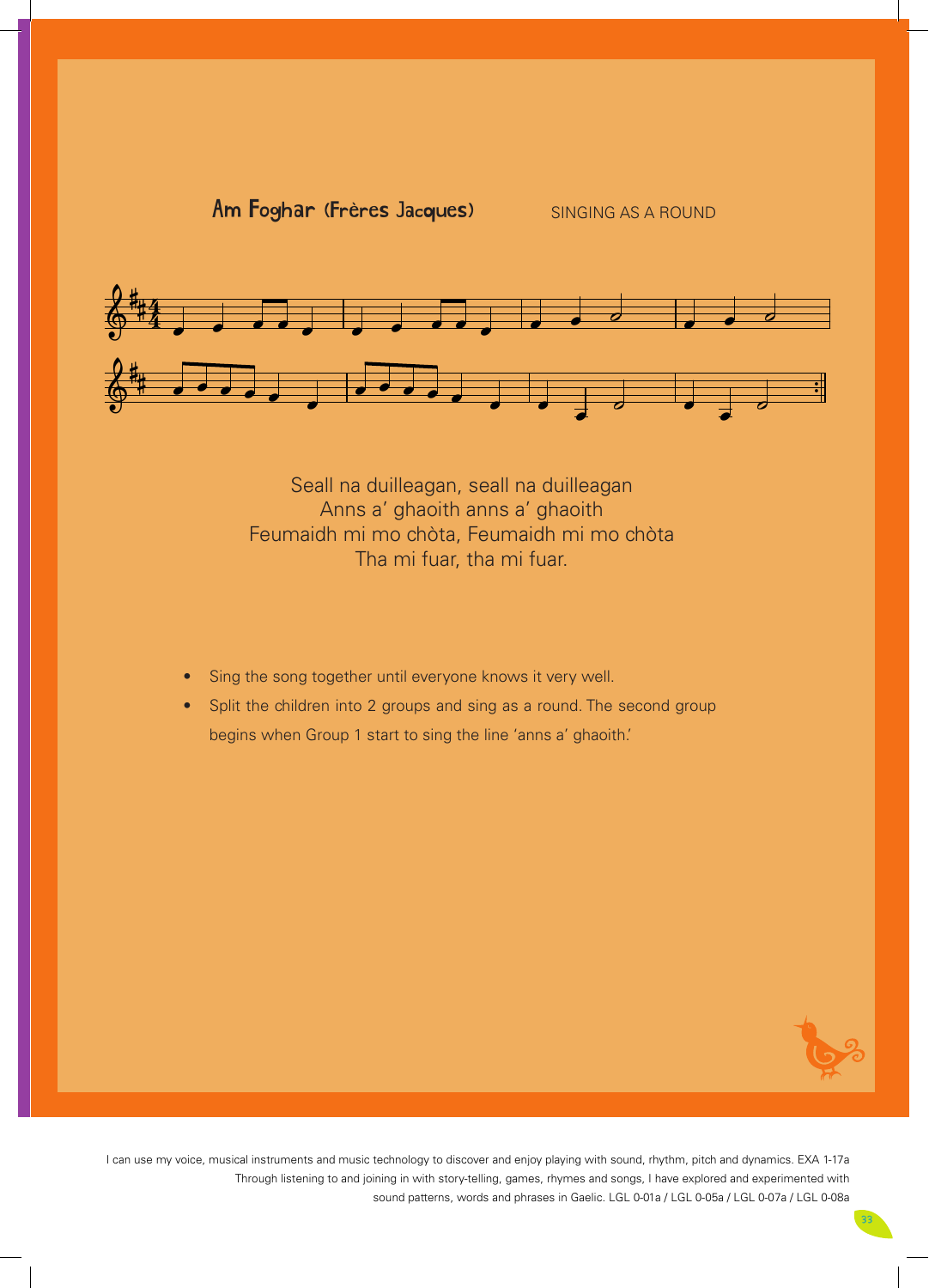

Tha sneachd ann sa mhadainn Flùraichean a' bàsachadh Àm 'son cadal-geamhraidh Tha mi a' faireachdainn fuar

Cuiridh mi orm mo chòta Ad 's an sgarfa, miotagan. Bòtannan dearg gleansach Dèan am bodach-sneachda

Leum anns an t-sneachda Ruith mu chuairt ma tha thu fuar Buail do làmhan còmhla Seall mo shròn dhearg.

Thoir dhìom mo chòta Timcheall air an teine mhòr Leughaidh sinn stòiridh Air oidhche fhuar gheamhraidh

- Sing the song and choose appropriate actions to compliment the words.
- Talk to the children about the pitches they are singing (do re mi so la). Which are the highest and the lowest pitches? Which are in the middle?

## Picture Game

- Split the children into teams. Using the winter vocabulary from the song, one child from each team should draw a word while the others guess.
- The quickest team to guess correctly gets a point.
- Continue until every child has had a chance to draw and then add up the scores.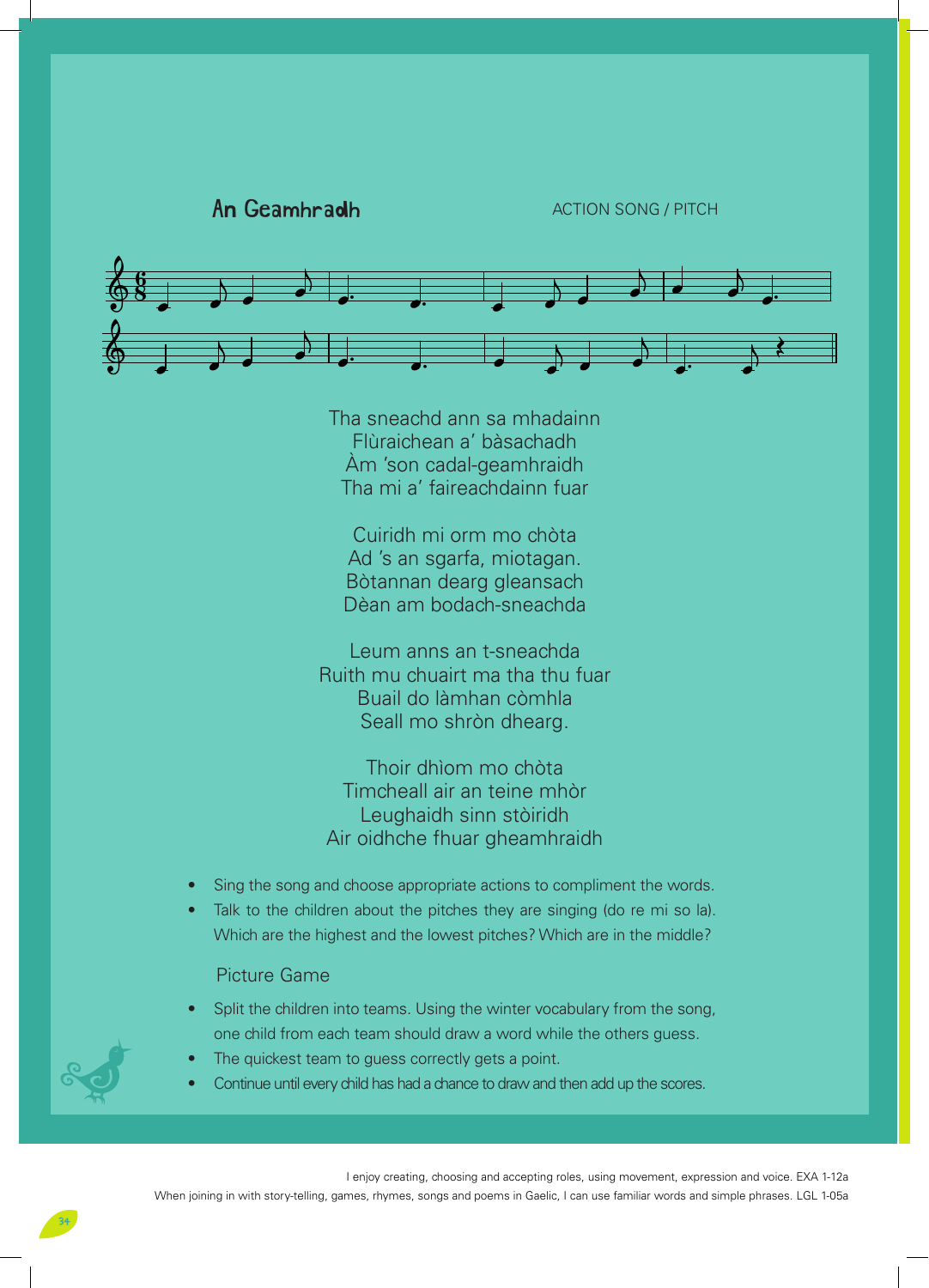## Aimsi<del>r Rhythmar Rhythmar Rhythmar Rhythmar Rhythmar Rhythmar Rhythmar Rhythmar Rhythmar Rhythmar Rhythmar Rhy</del>

лллл Uisge 'tuiteam, uisge 'tuiteam \_ \_ \_ \_ \_ \_ \_ 'bualadh air na h-uinneagan  $JJJZ$ Thàinig am fuachd  $\mathbf{R}$ Tha sinn reòthte cruaidh Sneachd cho socair, sàmhach ann a'  $J J J J J . 322$ dannsadh leis a' ghaoith

- Practise the rhymes and try to keep a steady beat as you say them.
- Clap the rhythm of one of the verses, ask the group to guess which one it is.
- Clap different tempos and dynamics together: fast, slow, loud and soft.
- Use your body as percussion to play the different rhythms.
- Discuss the different types of instruments used for measuring the weather and how weather affects your life.

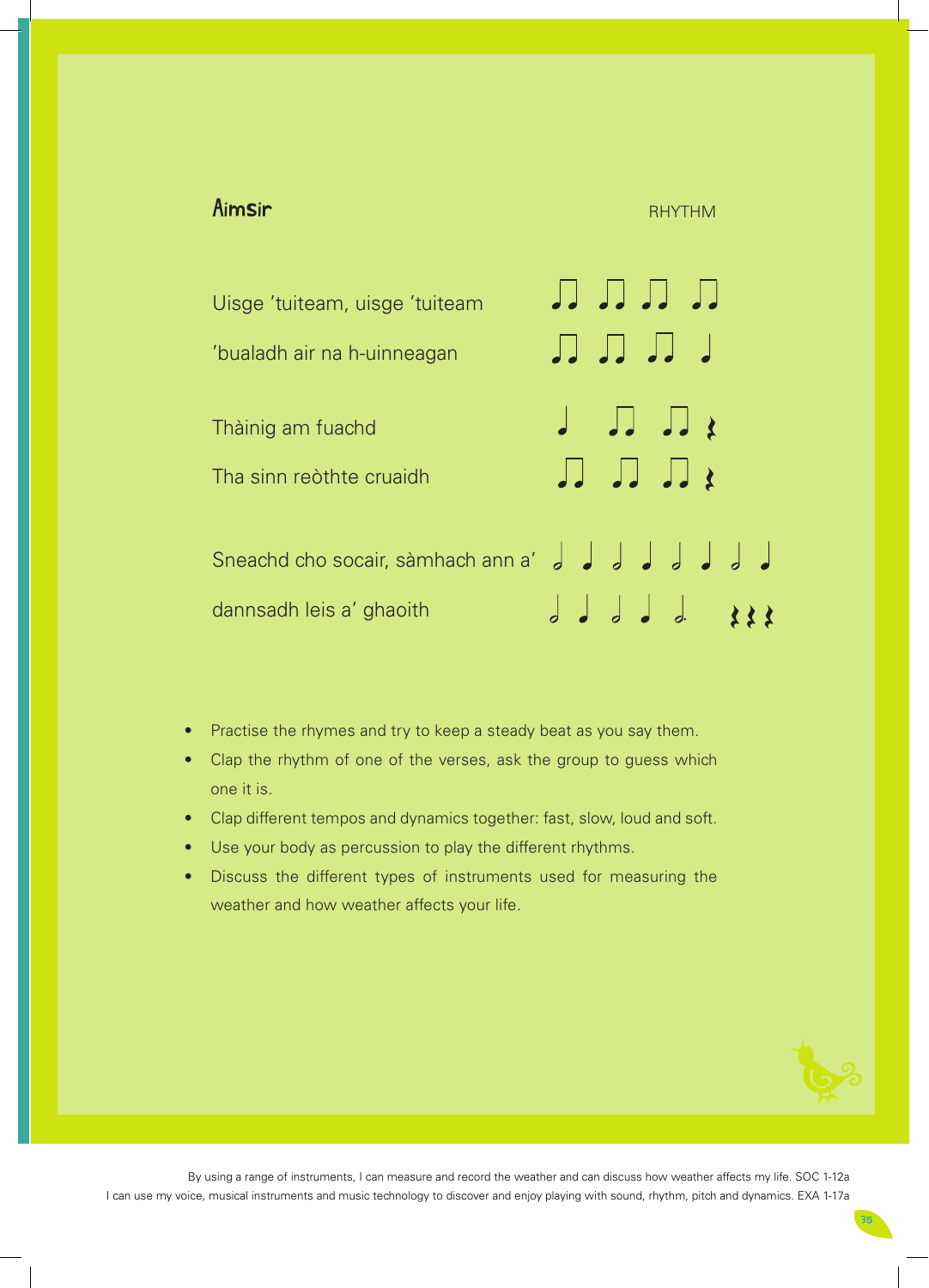## Tha Sìm ag ràdh

## **LISTENING**

In this game of Simon Says the children must do as Simon says only when they hear 'Tha Sìm ag ràdh' otherwise they are out. Think of actions to represent each type of weather and eliminate the children until you have a winner.

eg: 'Tha Sìm ag ràdh gaothach!'

| Gaothach -  | arms swirling round                      |
|-------------|------------------------------------------|
| Reòthte -   | stand completely still                   |
| Grianach -  | make a circle with the palm of your hand |
| Frasach -   | fingers wiggling moving down             |
| Fuar -      | arms wrapped around your body            |
| Stoirmeil - | jumping up and down                      |

## Back to the Board Game

## MIMING

Ask one child to sit on a chair with their back to the board. Hold up a weather card behind them and ask the children to mime activities they might do in that type of weather without talking.

Can the child on the chair guess the weather?

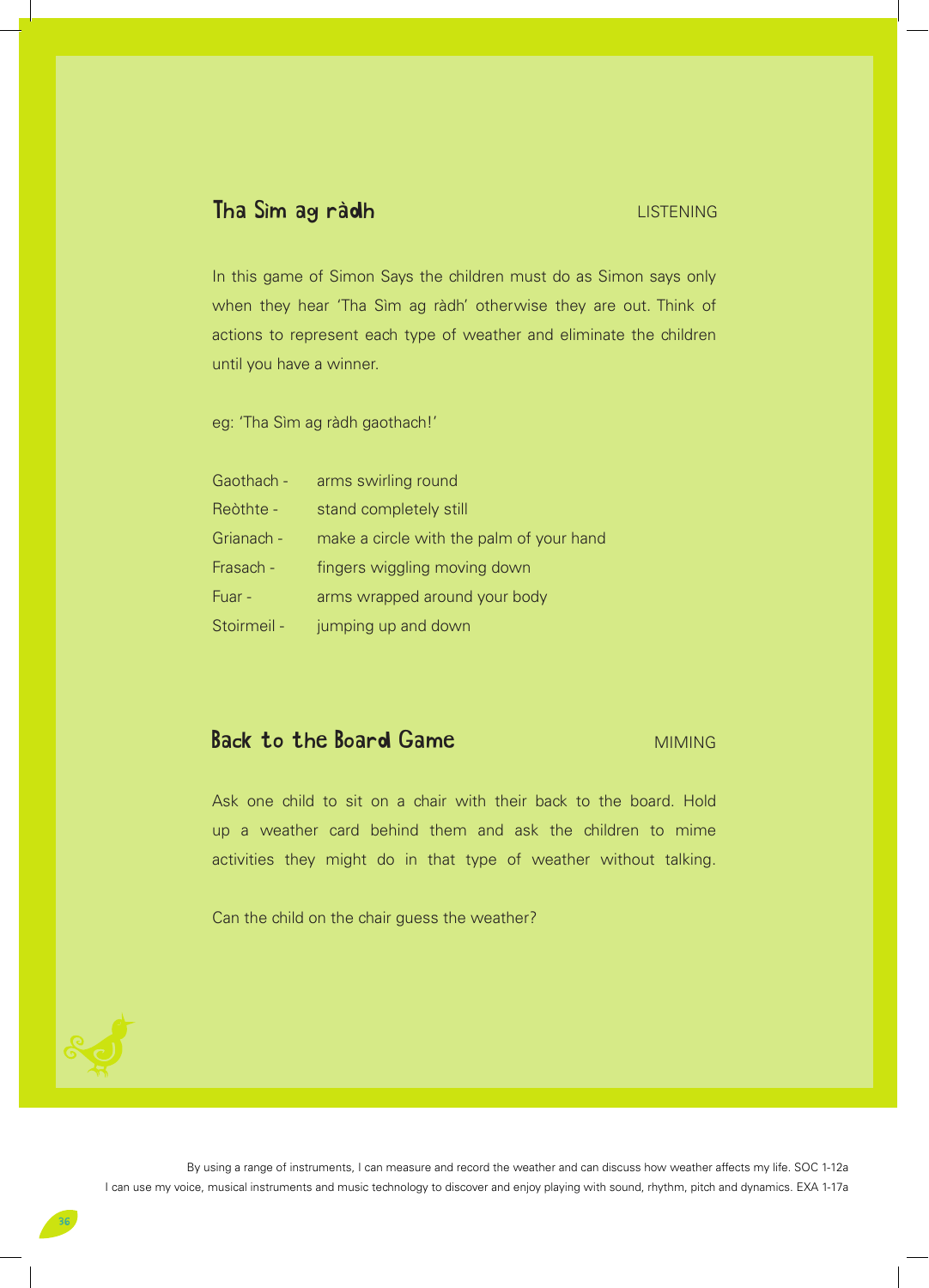# ENGLISH TRANSLATION

#### PAGE NO.

#### **Tha Sinn Uile Toilichte a' Bualadh air an Druma**

We are all happy beating on the drum

We are all happy, happy, happy, We are all happy beating on the drum

We are all sad... We are all cross... We are all tired now...

#### $\overline{7}$ **Piseag Bheag**

Little Kitten Little kitten, little kitten, who stole the toy?

# 6<br>7<br>9<br>9  $\mathsf{R}$ **Cadalan Cuide Rium Fhìn Co-dhiù**  Sleep with me

Sleep with me little one Sleep with me anyway my darling Sleep with me little one You are my lovely little calf

#### **Alaidh, Alaidh O**

Alley Alley O The little ship sails on the alley alley o... The big ship... The fast ship... The quiet ship... The noisy ship....

#### **Orra bhonnagan, a Ghaoil** 10

In your shoes my love

In your shoes my love In your shoes my dear In your shoes my love You will go and lift the potatoes

I'll not let you go to the well I'll not let you go to the beach I'll not let you go to the well You will go to lift the potatoes

#### **Bùth MhicAmhlaigh** MacAulay's Shop 11

I will go with little steps x3 Over to MacAulay's shop I will go with big steps... I will jump high.... I will run fast....

#### **Siubhail Sàbhailte** 12

Travel safely

Hurry up, hurry up, said the train choo choo I am coming on the rail line on the rail line today. Hurry up, hurry up, said the train choo choo With the people and the driver, bringing friends to you.

Take it easy, take it easy said the

tractor brrum brrum With the crofter and his wife and his dog on my back.

Travel safely, travel safely said the white school bus Sit down, put your belt on, you are doing very well Travel safely travel safely said the white school bus The children will be chattering at the end of the day.

#### **Mo Chùbhrachan** 13

My little fragrant one

I searched the hill from end to end, from side to side, to the edge of the streams. I searched the hill from end to end, I did not find my little fragrant one.

#### **Ho rò na Ribeanan** 14

Ho ro the ribbons

Ho ro the ribbons, the ribbons, the ribbons Ho ro the ribbons that the red haired boy gave to me.

#### **Bi Modhail!**

Behave!

15

Time for food at the table, say thank you! X3 Stop pouting, behave, say thank you!

Friends are visiting, give them a good welcome! Granny wants a kiss, don't run away! Mummy is speaking on the phone, don't shout! Were you unkind to your brother? Say I'm sorry! Everyone now knows how to behave. X3 Stop pouting, behave, say thank you, give a good welcome, don't run away, don't shout and say I'm sorry!

#### **Dathan** 16

Colours

Open your eyes, open the window Open the door, go out and play You will see the colours, the beautiful world From early in the morning to late at night

Red, red, see the red robin See the red robin shaking in the water Red, red, see the red robin High up in the air and standing on the peat stack

Blue, blue, see the blue boat See the blue boat sailing on the sea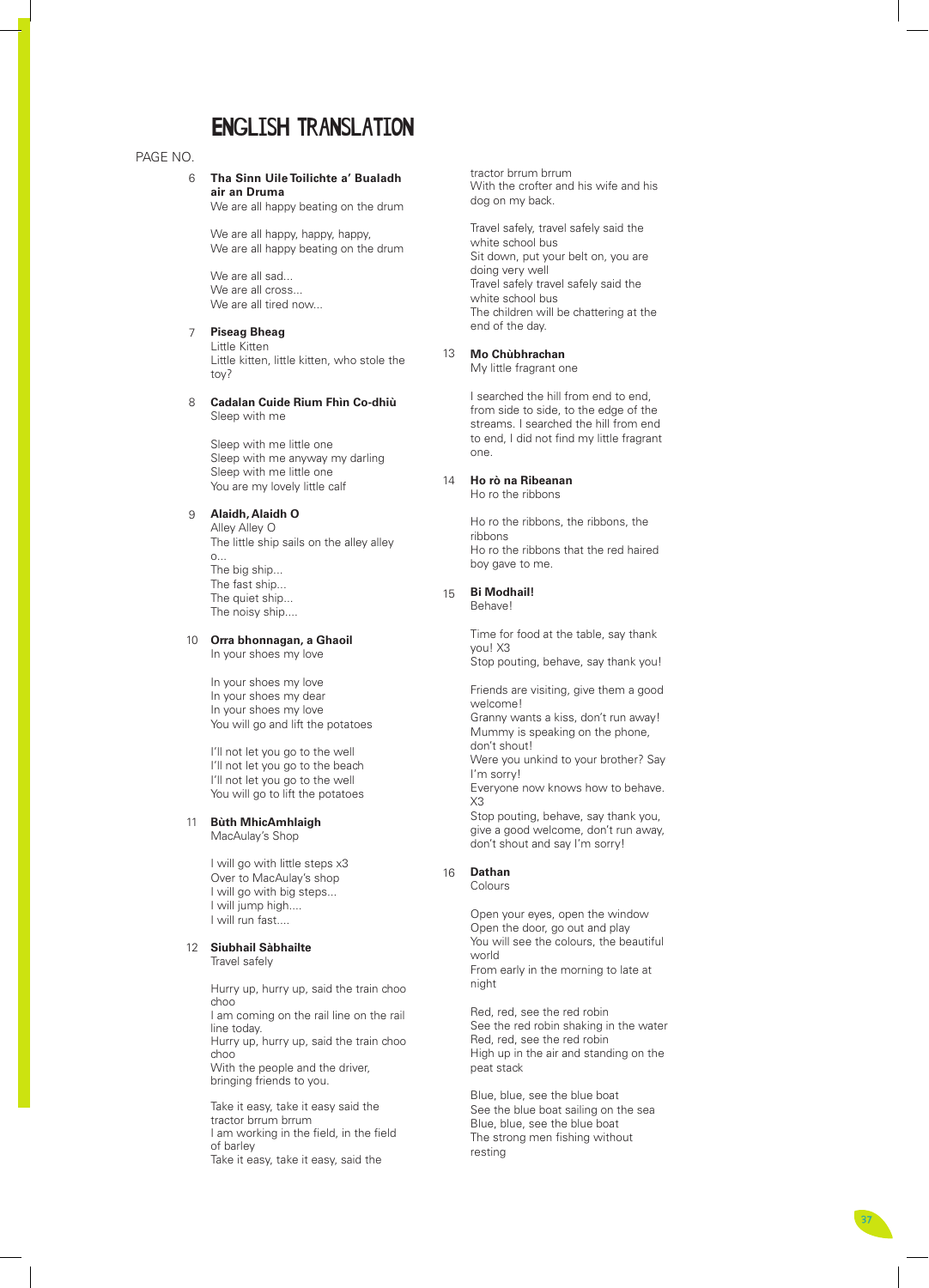#### PAGE NO. PAGE NO.

Green, green, see the green grass See the green grass growing everywhere Green, green, see the green grass Growing so high in the warm weather

Yellow, yellow, see the yellow duck See the yellow duck waddling on the road Yellow, yellow, see the yellow duck Loud voices quacking

#### 17 **Dathan Brèagha**

Lovely Colours

**LovelyColours** Purple and Red

#### 18 **Huis, Huis, air an Each** Gee up on the Horse

Gee up on the horse The horse going to Vallay. The high tide will catch us It will catch us by the legs. It will catch us by the head. Gee up on the horse The horse going to Vallay.

#### 19 **Na Beathaichean**

The Animals

Cat, Cat, Duck, Cat, Cat, Duck Big bear, Big bear, Spider, Duck, Spider, Duck Big bear, Big bear

#### 20 **Liosta Ceannach** Shopping List

We will go to the shop x3 Here are the things you need

We need: Bread and sausage and carrots today Juice and onions and black pudding

Milk, potato, banana and butter A big chocolate cake for you and me

We went down to the shop x3 We bought tasty food today,

We got: Bread and sausage and carrots today Juice and onions and black pudding

Milk, potato, banana and butter A big chocolate cake for you and me Yum yum yum yum in my tum x3 We went down to the shop

#### 21 **Cò Latha Thig iad?** Which day do they come?

Monday the butcher's van Tuesday the fish van

Thursday nobody comes Friday the bank and the butcher with meat Saturday the post worker with yesterday's paper

#### 22 **Iomaraibh Eutrom**

Row lightly Row lightly hò ho Hù ribh eile hoireanan Row lightly hò ho

The maid went down to the shore... She did something no-one else would... Collecting shellfish at high tide... She broke her leg and cut her arm... Drank and drank the seawater...

#### 23 **Seòlaidh sinn am Bàta**

We will sail the boat

We will sail the boat Up and down the loch Rod and hook and line We'll have fish tonight

## 24 **Tha e Math a bhith Beò**

It's good to be alive

I see with my eyes Smell with my nose Taste with my tongue Sweet, salty, yuck!

I hear with my eyes Touch with my hands Run fast with my legs Climb up the tree

Healthy, healthy, that's me It's good to be alive ( clap clap) Healthy, healthy, that's me Run with me here (clap clap)

Healthy, healthy, that's me It's good to be alive (clap clap) We are all happy Having fun here (clap clap)

#### 25 **Ball-coise**

Football

Football, football, soft football. Football, football, nice football. Kick it, kick it on the floor. Throw it, throw it in the air.

#### 26 **Ruidhleadh na Coilich Dhubha** Reeling of the black grouse

Reeling of the black grouse Dancing of the ducks Reeling of the black grouse On the beautiful steep brae

You will get bread and butter And cheese from the dairy maid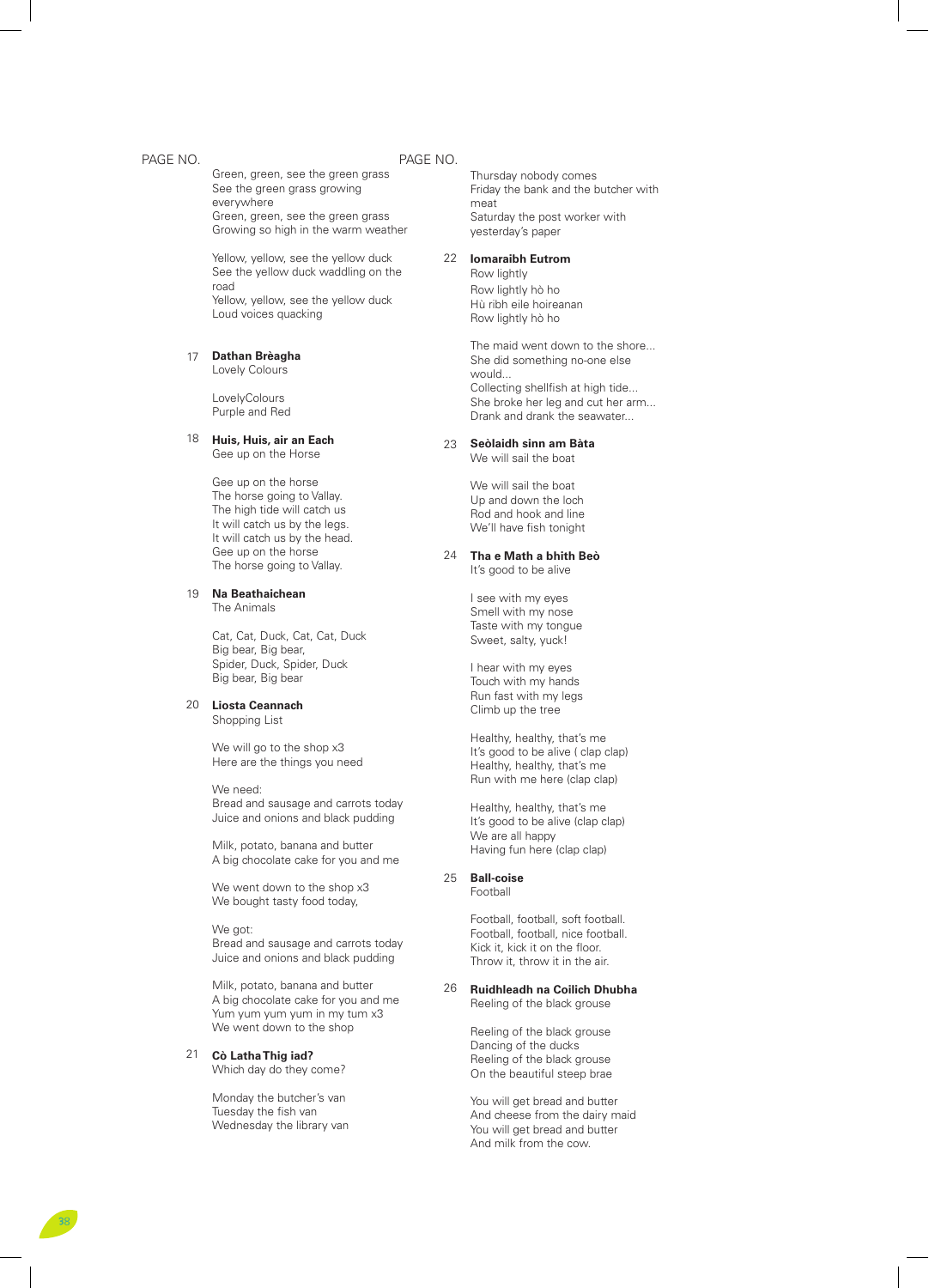## PAGE NO.

| VO.<br>27 | A Chur nan Gobhar às a' Chreig<br>Herding the goats from the rock                                                                                                                                 | PAGE NO.<br>32 |
|-----------|---------------------------------------------------------------------------------------------------------------------------------------------------------------------------------------------------|----------------|
|           | For herding the goats from the rock,<br>It's the kilt that I like.<br>For herding the goats from the rock<br>It's the kilt I prefer                                                               |                |
|           | The kilt, the kilt, it's the kilt I like<br>The kilt, the kilt, it's the kilt I prefer.                                                                                                           | 33             |
| 28        | Am an Earraich<br>Spring time                                                                                                                                                                     |                |
|           | The sun comes at Spring time<br>Go and plant the seed<br>The sun comes at Spring time<br>Water the plants and we'll have food.                                                                    | 34             |
|           | We will plant potato and cabbage x3<br>With manure we collected from the<br>shore                                                                                                                 |                |
|           | Beautiful plants will grow x3<br>And yellow, white and lilac flowers.                                                                                                                             |                |
| 29        | Tha Sìol Beag san Talamh<br>A little seed in the soil                                                                                                                                             |                |
|           | A little seed in the soil<br>But how will it grow?<br>It needs the rain and the sun<br>Showers come from the sky<br>Falling down to the ground<br>Giving life to the little seed<br>Water to grow |                |
| 30        | A' Dannsadh anns an t-Samhradh<br>Dancing in the Summer                                                                                                                                           |                |
|           | The whole world is waking<br>The flowers are swaying<br>The birds sing so clearly and sweetly<br>And everyone is dancing                                                                          | 35             |
|           | Dancing in the summer<br>Dance, dance, dance<br>The sun is out and shining<br>Dance, dance, dance<br>The birds sing so clearly and sweetly<br>And everyone is dancing                             |                |

The plants grow with light And water on fertile ground Spreading out everywhere And the flowers are swaying

#### **Dè Chì Mi Le mo Shùil?** 31

What do I see with my eyes?

What do I see with my eyes At the back of the garden?

I see many things with my eyes At the back of the garden.

## **An Stoirm**

The Storm

The night is black and dark The wind whistles Noisy sounds from the shore I don't like it,

## **Am Foghar**

The Autumn

Look at the leaves, look at the leaves In the wind in the wind I need my coat, I need my coat I am cold, I am cold

## **Geamhradh**

**Winter** 

Snow in the morning Flowers are dying Time for hibernation I am feeling cold

I'll put on my coat Hat and scarf and mittens. Shiny red boots Make the snowman

Jump in the snow Run around if you are cold Clap your hands together Look at my red nose

I take off my coat Around the big fire We will read stories On a cold winter's night

#### **Aimsir** Weather

Rain falling, rain falling Hitting on the windows Rain falling, rain falling Hitting on the windows

The cold came We are frozen stiff The cold came We are frozen stiff

Snow so soft and quiet Dancing in the wind Snow so soft and quiet Dancing in the wind